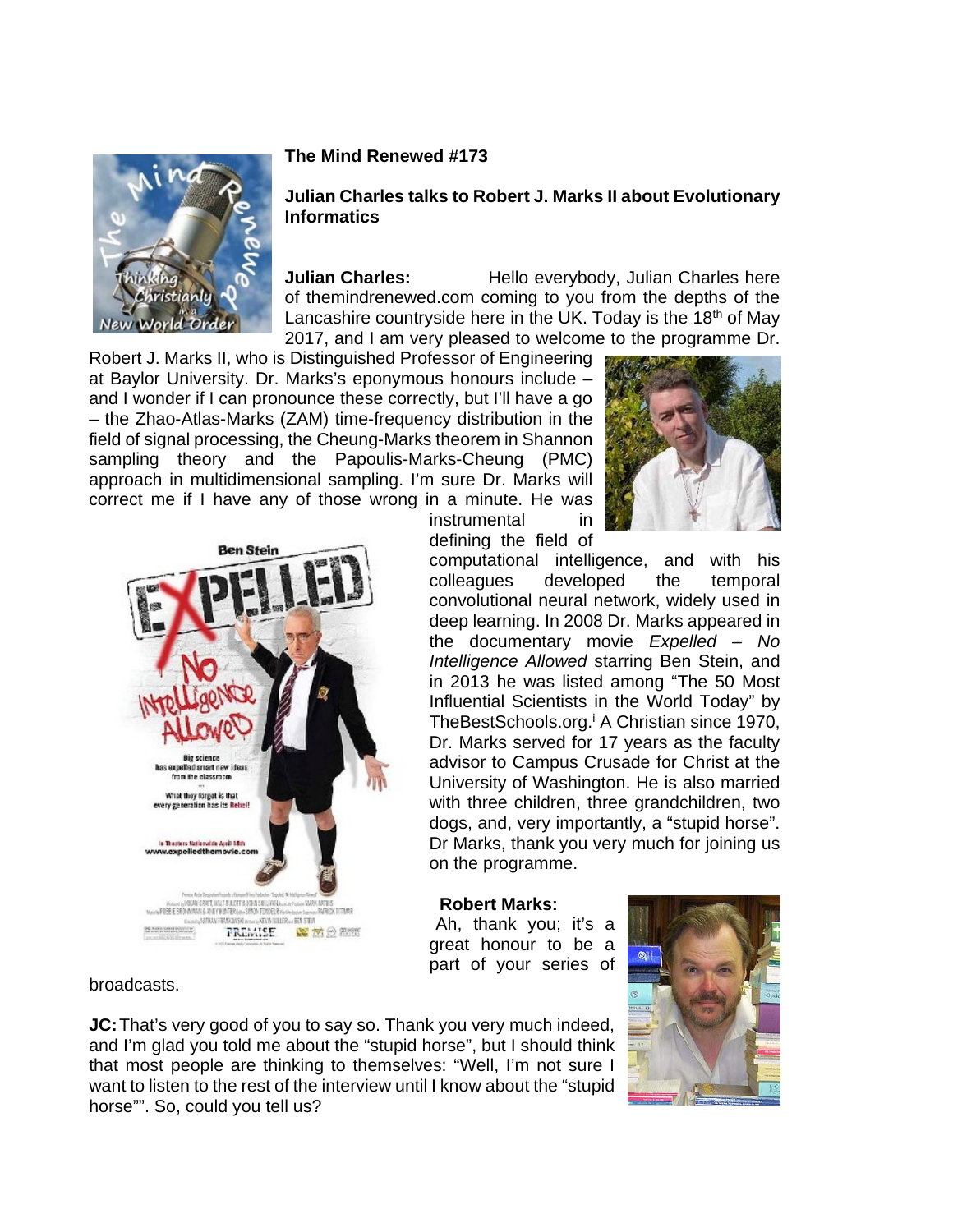

**RM:** Yeah, the "stupid horse". You know every little girl wants a pony, and so as my wife matured and we could afford one, she got her dream and bought a horse, which just stands out in the field and eats my hay all day, and sometimes I feel like a "horse butler". I have to go and attend to all the needs of the horse and say: "Thank you very much; yes I'm glad to clean your stall. Anything else that you need?" So, I have a very low opinion of the horse, but my wife loves it and I love my wife, so it stays.

**JC:** Wonderful. Well, I wish you'd told me that before, that you're a "horse butler", because I would have loved to have introduced you that way; that would have been absolutely wonderful.

**RM:** Yes, I have to put that in my resume, actually.

**JC:** Please do. Well of course we're going to be discussing today your new book, which I believe is published this month. Is that right?

**RM:** Yes, yes, it came out in the early part of May.

**JC:** Great, and it's called *Introduction to Evolutionary Informatics*, which you co-authored with the mathematician and philosopher William Dembski and the research scientist and software engineer Winston Ewert. Now, I think the term *Evolutionary Informatics* will probably be a bit of a mystery to many listeners. Of course, I've had the benefit of reading your book in advance, but for the sake of those who haven't come across terminology like that before, perhaps you could give us a brief description of what this book is about, and what you've sought to establish through it, essentially?

**RM:** Well, let's see. I think that the main premise in so far as evolution is that there exists no hard science model of Neo-Darwinian evolution, and I don't think there'll ever be, but I think in science you never say "never", because you never know what's going to come down the tracks. But I can say definitively that there currently exists no such model. And the way this is established is through first defining what you mean by information theory, and, second, looking at the attempts by the Neo-Darwinists  $-$  let's call them  $-$  to establish evolution via



models and via computer programmes, and why those are a failure in terms of undirected Neo-Darwinian search.

**JC:** And you also have a section in the book on Artificial Intelligence (AI) saying something along the lines of however powerful that may become, it will never rise to the heights of human creativity. Is that right?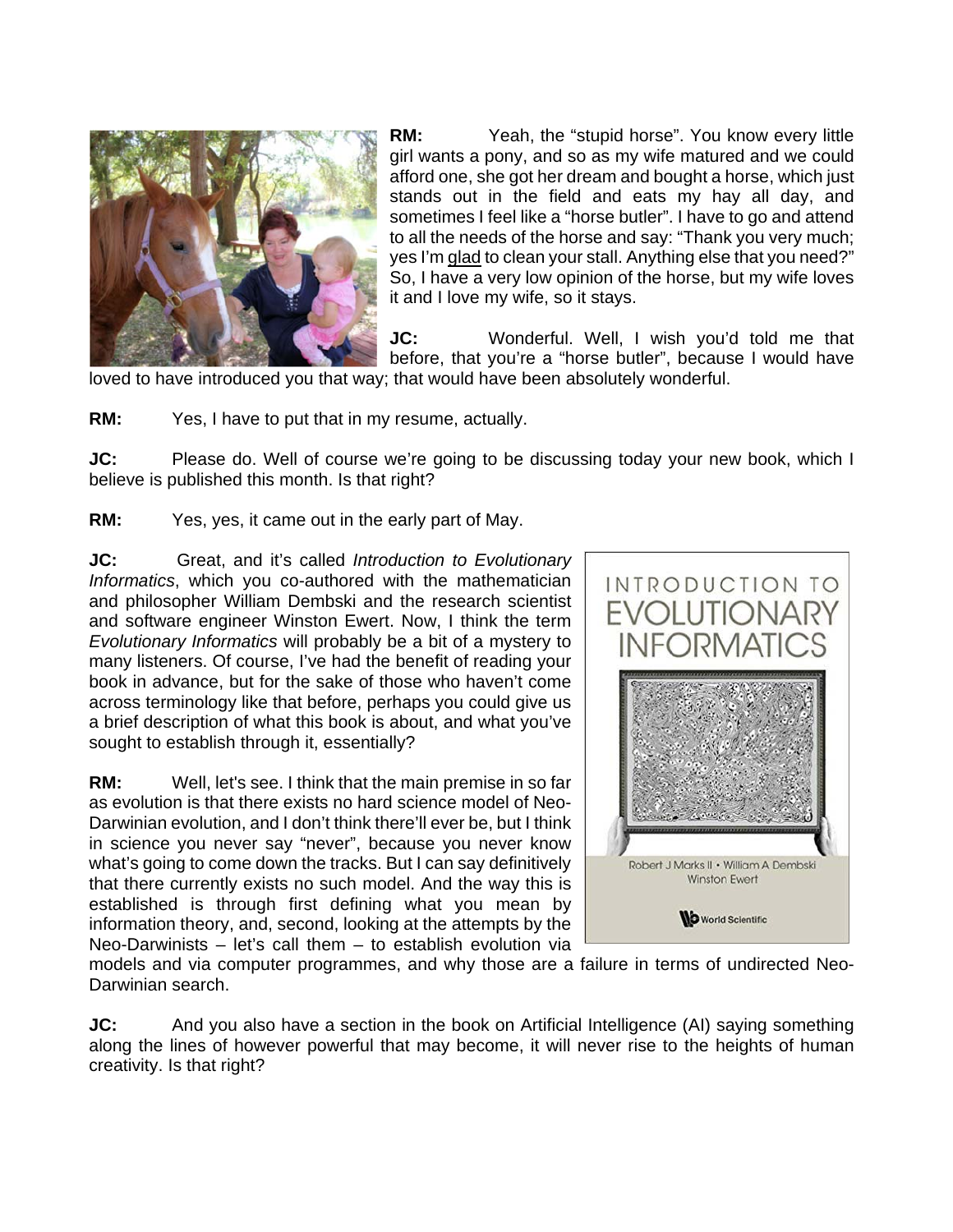**RM:** Yes, that's exactly right. The human mind is above and beyond a computer, and much of the hype that goes on today about computers gaining consciousness like in *The Terminator* when Skynet gained consciousness and began to kill everybody, that isn't applicable. And, how do you determine that? When you're thinking about things, you always have to back to the fundamentals, and so if one goes back to the fundamentals of computers and computer science, I think that many of these conclusions about the limitation of the computer just fall out very naturally.

**JC:** Though Terminator 2 is an excellent film, you must admit, even though it is pure science fiction from your point of view.

**RM:** Oh, absolutely. I love Arnold (Schwarzenegger).

**JC:** How he ever came to be an actor, I've no idea, but he did a good job.

**RM:** I've no idea, but many times I excuse myself from meetings, and I walk to the door and turn around and say: "I'll be *baack*!" So, I quote *The Terminator* quite often.



**JC:** Wonderful. Ok, so that's what we're going to be discussing, but I would first of all like to get a little more of an idea about your background

Dr. Marks. Could you tell us a bit more about your work, and perhaps, most importantly for this podcast anyway, the relationship between the science you do and the Christian faith that you hold.

**RM:** Well, yes, I came to Christ when I was a junior in college, and it was a life-changing experience for me, and one that I've always been thankful to Our Lord that that possibility exists. I have never had a problem with the intersection of science and faith. In fact, I think that having the intersection of science and faith allows one to explore a broader realm of solutions than if one just adheres to total materialism or naturalism. So, therefore, the arena of solutions that one has is much broader, and I believe that in searching for the truth that there are things that exist outside of modelling, that exist outside of our understanding. That's a topic for why the human mind will never become a computer, because there are things that we can prove that are not computable. In fact,



we can prove things that are unknowable; we can prove they exist, we can also prove that they are unknowable  $-$  just astonishing.

But, I'm not the only one; if one looks at the history, at all the great scientists, mostly from Western Europe, that founded science as we know it today, many of them were Christians. I think of Louis Pasteur, who says "The more I study nature, the more I stand amazed at the work of the Creator and to his tiniest creatures God has placed extraordinary properties" and so people like Pasteur and others recognise the creation of God around them, and have celebrated it. I'm kind of a nerd, and I see God in things that other people don't see. My wife will look at a beautiful meadow of flowers and she'll say: "Oh, that's so beautiful; I see God." I look out and I see a meadow full of flowers. But, if you give me some good science or some mindbending mathematics, my response is immediately: "I see God in this." One day I hope to write a book on mathematical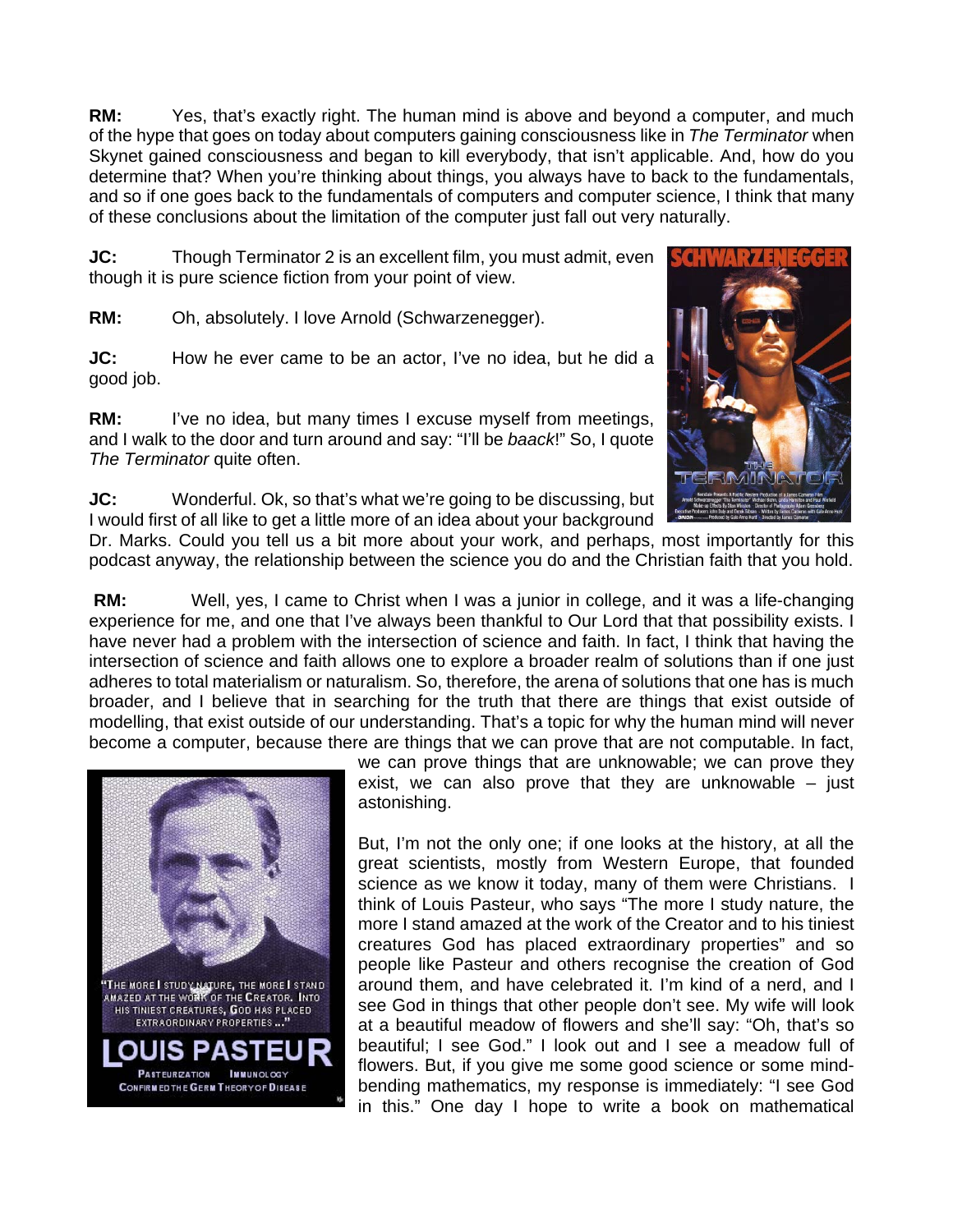apologetics; I know it will not be a best seller, but for all the nerds in the world that see God in this creation, I think it might be a big hit.

**JC:** That's very interesting, because that connects with some of the things that James Sire was saying on this show where he was saying, you know, some of things we see in reality, a kind of creative divine art work that's presented to us, and we can just 'get' the presence of the Creator through that, so, in a sense, what you're saying there seems to reflect that kind of approach to apologetics, an immediate experience.

**RM:** Yes, and I believe everybody has different coloured glasses. Different people see God in his creation in different aspects. My wife likes the meadow of flowers; I like the math and science.

**JC:** I think I'm probably with your wife on that one; I can't imagine seeing a page of mathematics and seeing God in that, but anyway as you say it's a very personal thing. So now, what a lot of people I think would say, having heard you there – I mean the very fact that you talked about your faith opening up lots of possibilities for solutions that perhaps materialists wouldn't see – is that your faith is influencing your science, but a lot of people would say that therefore that's a bad thing, you're not doing pure science, you're doing faith plus science.



**RM:** Well, let me tell you that one's ideology, if one is searching for truth, will ultimately not be a factor. Let me give you an example: Alan Turing, who you're familiar with, I'm sure, is a British scientist who [helped break the code for the Nazi's] Enigma [machine]. Although they made a movie about him, *The Imitation Game*, was not the main thing he did. He started computer science. Now, it was well known, of course, that Alan Turing was gay and that led, because of his unfortunate persecution, to his suicide, but the man was a genius because he founded computer science prior to computers existing. He did it on paper and all the computers we have today can be traced as generalisations, not even generalisations but special cases of the Turing machine. In other words, you can do stuff on the big computers we have today that you can also do [the same operations] on Turing's original machine, so we haven't got better, we've simply got faster, if you will. But, what was Turing's motivation for doing this? When he was in high school he had a friend die of bovine tuberculosis, and this led him to doubt in God, and so therefore one of his motivations for finding computer science was to show that we were machines, and,

ultimately, even though he held this ideology, Turing's work has led to the conclusions that we talk about at the end of the book that the mind is greater than the computer. So, even though he had a specific ideology, his pursuance of truth led to a result contrary to his initial purpose, and I believe that that's also the case with Intelligent Design sort of work. Eventually the truth is going to win out. The ideology that drives the research, if you will, doesn't matter.

**JC:** Yes, that makes a lot of sense, and, of course, looking back at history, you were saying about famous scientists from the past who have been Christians, you would have to write off all their work, wouldn't you, as a consequence of that kind of criticism, so I agree with you. Yes, it doesn't really matter what your motivation is so long as you are geared towards finding truth as the answer.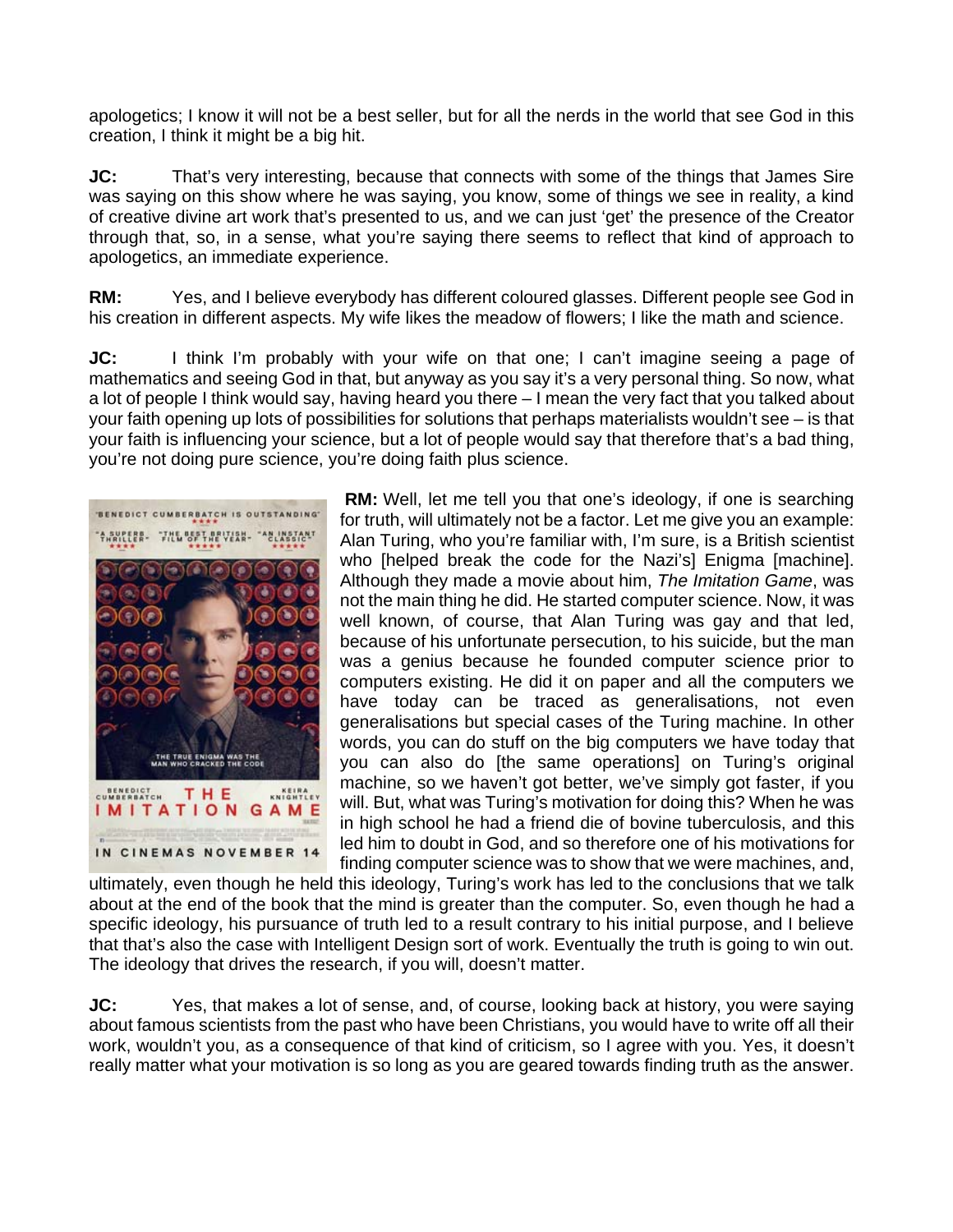**RM:** And I think that in debate that's referred to as something like the Genetic Fallacy, which is that one doesn't deal with what is proposed, but one points to the person and says: "Well, that can't be right, because you're stupid."

**JC:** Now, you mentioned Intelligent Design there; that's often conflated in the media with Creationism, by which I think they usually mean theories guided by scriptural interpretation – primarily guided by scripture. How would you distinguish Intelligent Design from that kind of Creationism?

**RM:** Well, Creationism, as I understand it, looks at Genesis and attempts to make sure that all history and science conforms to Genesis. Those involved in Intelligent Design, on the other hand, believe that… as we pursue truth, we are going to find things that are consistent with the Christian faith, and if they're not consistent with the Christian faith, then, well, maybe we have a problem there. That, I think, is the big difference. We are actually looking at truth believing that if our faith is true that anything we discover is going to be consistent with that faith.

**JC:** Now, Stephen Meyer says that Intelligent Design does not commit to the God of the gaps fallacy, where you have a gap, in theory, and you say: "Oh!, we don't understand that; therefore that must be caused by God." But he says that Intelligent Design really argues from what we do know about design in ordinary life. Do you agree with his arguing from what we do know rather than being a God of the gaps fallacy?

**RM:** Yes, I believe that the complexity that we observe around us in daily experience cannot be explained by a blind search, a blind Darwinian sort of process, so, yes, absolutely.

**JC:** Ok, so we're going to be looking at these evolutionary models that are out there in a little while, but before we start that I want to ask you a basic kind of question in your approach to this. Am I right in thinking you're not saying that evolution does not happen and has not happened, but rather you are critiquing the models that are out there, and saying that they are essentially not up to the job?

**RM:** Exactly, I'm looking at the models that have been proposed by the Neo-Darwinists, and we've analysing those and showing that they won't hold water.

**JC:** Ok, good. So we'll turn to the book then, and the first thing that I want to say about this is that I enjoyed the book very much. I think it's an extremely interesting book, but I have to say I don't think it's easy, and I can see that you've aimed it at the non-specialist, of course, but I think it's true to say that it still does require a fairly high level of mathematical literacy, at least by high school standards, anyway, to get the most from it. On the other hand, you do provide many descriptions and illustrations to help people like me, who have rather distant memories of our high school maths, to get the gist of what's being said, so I certainly think it is a very rewarding book, but not always easy. Do you think that you have got the balance right?

**RM:** That's always a good question. I think Einstein said: "Explain things as simple as possible, but not simpler." We've attempted to do that in the book, but can it be made simpler and more accessible? Yes, I think it can, but that's going to take some head scratching and some thinking of ways to do things.

**JC:** Yeah, I wouldn't envy you the task. I just wondered if you could have done what Michael Behe did with his book *Darwin's Black Box*, and actually box off some of the more technical sections,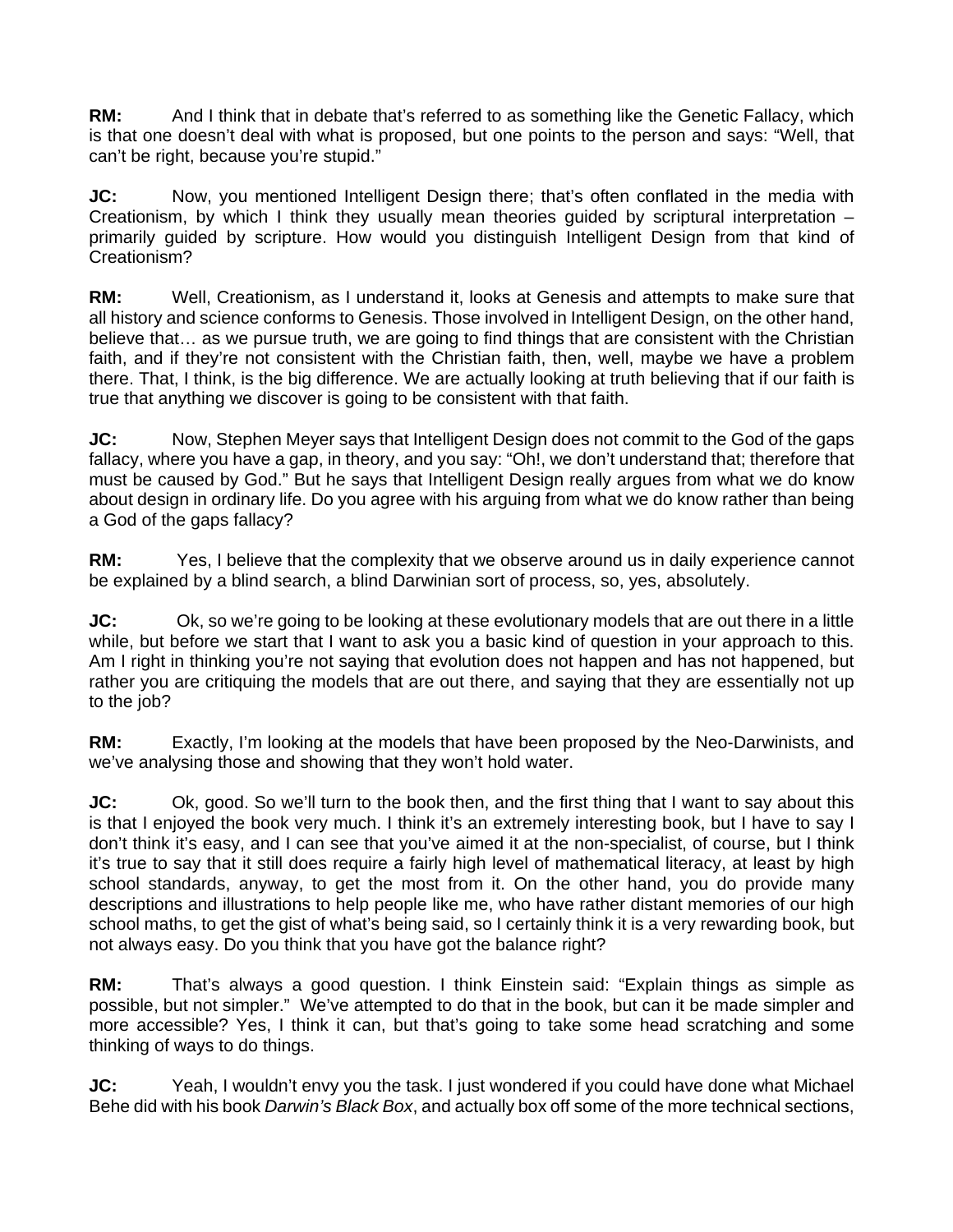though I know in a sense you did do that in the text. You said people could skip the next couple of pages, but he actually did box them off. I wonder whether that would have been a way to go with that?

**RM:** Well, we didn't box them off, but we did put little daggers by all the places that could be skipped that are kind of nerdy and mathematical, so there are entire sections and foot notes with little daggers by them that said: "You can skip this." I think we actually maybe mentioned that we were motivated by Behe's book.

**JC:** I think it might have been that I had an earlier copy, so maybe you added that later, did you?

**RM:** Yes, that could have been.

**JC:** Ah, that explains everything.

**RM:** But currently in the in-print version everything is daggered off, and I did this because when I read Behe's *Black Box* – I'm not a bio-chemist, I'm an engineer – I wasn't following some of the technical details, and him doing that really helped me to understand the book without getting into the nitty gritty details, so we were motivated by that in his book to do exactly the same thing in this book.

**JC:** Excellent. So, as I say, I've got a pre-publication copy without that, so that explains it. Ok, so I want to ask you about the legitimacy of your project itself here, because you are applying principles of information theory, which we'll get into in a minute – very mathematical stuff – to these current models of evolution to see if those models stand up, but some people, I'm sure, would say that's basically not legitimate, that you can't model biological evolution on computers, it's too complex to be modelled. What do you say to that?

**RM:** Well, I say if somebody says that evolution is too complex to be modelled then they would be agreeing with the premise there exists no hard science model of Neo-Darwinian evolution. So, they're actually agreeing with me. I think that the underlying reason is a little bit different, but they're agreeing that there exists no model, and therefore the Darwinian sort of evolution itself is not a hard science.

**JC:** So, you're saying that in order to be a hard science, it must be capable of mathematical modelling.

**RM:** Yes, and many things in biology are modelled that way. I have a colleague here, Keith Schubert, who's doing extreme life. He goes down into sulphur caves and looks at life in these extreme conditions and he's using finite automata theory in order to model that. In history there's the Lotka-Volterra Predator Prey Equations, there's mathematical epidemiology, and all sorts of modelling in biology. Every hard science has a model which is mathematical. Outside of biology, you have something called Maxwell's Equation in electromagnetics, [classical] mechanics is modelled by Newtonian Laws, quantum theory by Schrödinger's Equation, etc. etc. So, all the hard sciences have mathematics as their foundation, and even soft sciences, like finance, use sophisticated models that win Nobel prizes. One of the greatest and most creative mathematicians of my generation, Gregory Chaitin (who, by the ways gave a review of our book, which is kind of cool) said the honour of mathematics requires us to come up with a mathematical theory of evolution and either prove that Darwin was wrong or right, and that's something that I agree with. In this book we have shown that the Neo-Darwinian model does not exist; I don't think it will ever exist.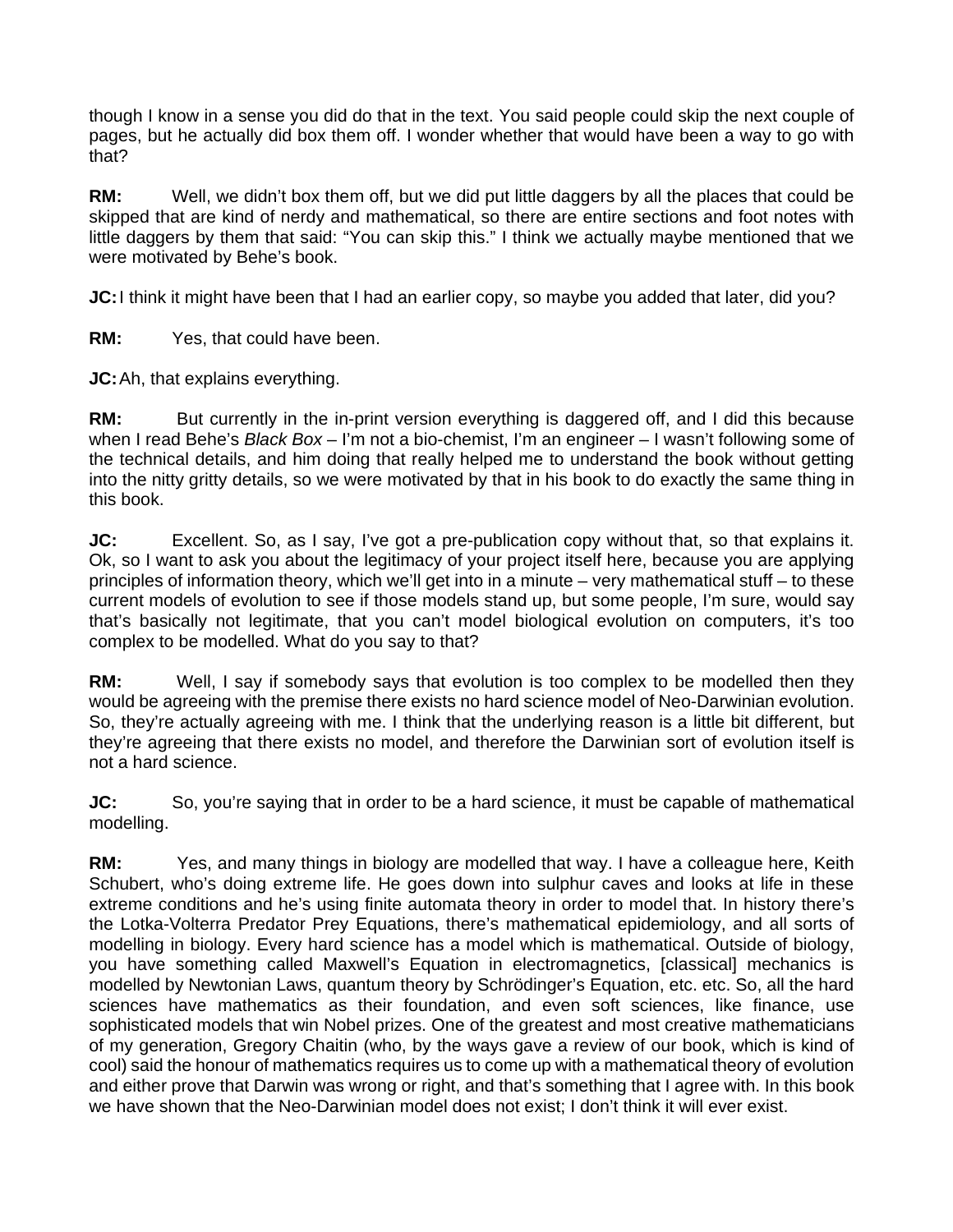**JC:** Well, as much as I can understand of the book, you do seem to make a very compelling case, I have to say that. I can imagine, however, somebody coming back to you and saying: "But, you're not a biologist, you're an engineer, so how can you be well-placed to look at this problem?"

**RM:** That's exactly right, I'm not a biologist, I am an engineer, but engineers again are different than scientists because scientists celebrate their models and place them up on thrones like a queen and worship them. Engineers, on the other hand, make the queen come down and scrub the floor and if she doesn't work, we fire her. So, that is a big difference. Evolution has been a part of engineering ever since the advent of the computer. In fact in the 60s and 70s people were saying we can't wait to get fast computers because we aren't able to show in the laboratory the process of Darwinian evolution because it is so darned slow, and so they said let's get some computer programmes able to show that Darwinian evolution works. Now, engineers have taken evolution and have actually applied it to some very interesting things. NASA scientists, for example, used evolutionary computation –



there's actually a whole field in engineering called evolutionary computation – and they have designed an antenna, which is flying around in space right now. They evolved this using a computer programme. My first paper that had to do with evolution was, I believe, over twenty-two years ago, and I was administratively part of founding the premier evolutionary computing journal, the *IEEE Transactions on Evolutionary Theory*, so, yes, I'm not a biologist, but I do know the modelling and I do know the theory of evolution, and that's what we've been applying here.

**JC:** Ok, and you brought up that business about the NASA antenna that had been produced, did you say, by an evolutionary programme which would suggest, just looking at the surface of this, that well, yes, evolutionary algorithms do in fact work, so it proves Neo-Darwinism, but, of course, you are critiquing those very processes themselves and finding that they need to have informational input beyond what we normally think of as evolutionary processes – we'll comeback to that NASA example in a few minutes. Now, if we're going to use, as you do, information theory to assess these models of biological evolution, I think we need to have some basic idea of what Information Theory is. So, could you give us a basic kind of definition of what that is?

**RM:** That's an excellent question, because any time one talks about evolution or information, one needs to get definitions before one proceeds. That's the reason I've tried to be careful of defining what I mean by undirected Neo-Darwinian evolution as the type of evolution that we're critiquing. Information is a term which is thrown around a lot, but nobody sits down to define it, and if you think about it, you have to answer questions of the following type: if I take a DVD and I shred it, am I destroying information? If I take a book and I burn it, am I destroying information? When I take a picture with my camera and all that information is stored, we know that there's a certain amount of bytes, am I creating information? Then again, if I erase that file, have I destroyed information? So, the answer to that question is this: it depends on your definition of information, and as a nerd I like to see it precisely defined so that we can talk about it without ambiguity. In the world of information there are two major theories: one is Shannon Information. Shannon founded Information Theory in one great paper in 1948, and we're still using his technology today. Your cell phones use technology that was derived from Shannon's 1948 paper. He was a guy that worked for Bell Labs – just an incredible genius. The other one is the so-called Kolmogorov Information Theory, which is a different type of information. It is sometimes referred to as Kolmogorov-Chaitin-Solomonov Information Theory because there were three guys that discovered it independently of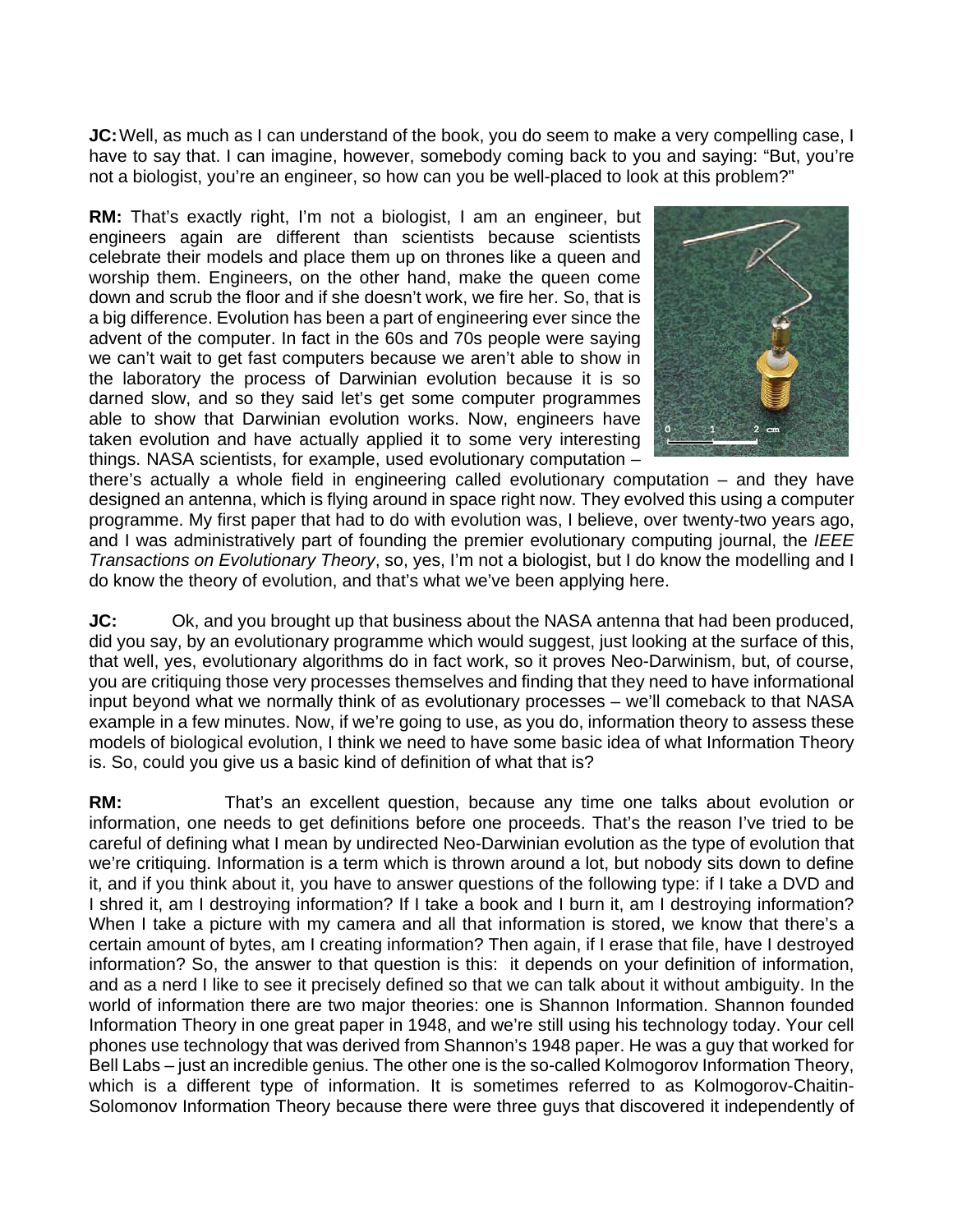each other. In fact, the middle name, Chaitin, is the one that said: "Hey, in evolution we must come up with a model and prove Darwin's right or wrong". Chaitin is a true genius and maybe one of the most creative mathematicians, at least of my generation.

 [Kolmogorov Information Theory] has to do with actual structure, and it's the Kolmogorov Information that is a part of our world, and is as much a part of creation as is matter and energy and time. So again we need to define exactly what we mean by that information.

**JC:** Can I just ask you here ...

**RM:** Sure.

**JC:** ... just coming at it from a very intuitive approach, you know, you're asking about do you destroy information that's on a book when you burn it. I was just thinking if you were to read that book into a dictation machine, and then you were to destroy the book, would you then have destroyed the information? The information would have been transferred.

**RM:** Exactly, exactly.

**JC:** It's not a material thing, is it?

**RM:** Oh, this is the fascinating part: Norbert Wiener – great name for a guy – was the father of cybernetics and he said information is information neither matter nor energy. In other words, you can take information and you can write it on energy, that's what we use in our wireless communications, right? We have all this information flowing around in the airwaves on electromagnetic fields. It can also be etched onto matter; that's what a CD, or a DVD



or a book is: information that has been etched on matter. But, the matter itself and the energy itself is not information; information lies separate from that.

**JC**: It could even be knotted onto string, couldn't it? Wasn't it the ancient South Americans who used to have a way of writing just by tying knots in string?

**RM:** I'm not familiar with that, but certainly that would be very close to the ones and zeros that we use, wouldn't it?

**JC:** Indeed. So, you've got this Shannon information, and – I'm going to abbreviate this – the KCS Information; those are two different measures of information, is that right?

**RM:** Yes, yes.

**JC:** And the first one, the Shannon one, has to do with probability, measuring it in terms of probability, and the other one, the KCS, has something to do with making the smallest computer programme that could describe the information. Is that the basic difference between the two?

**RM:** Yes. KCS Information - you're familiar with 3D Printers of course? Suppose we were to write a programme and wanted to do the bust of – I'd better use somebody British - say Churchill, for example, and were to create a 3-dimensional bust of Churchill for which we wrote a programme. We wanted to include everything. One of the most famous pictures of Churchill, I understand, was one of him scowling that the photographer achieved by taking away his cigar.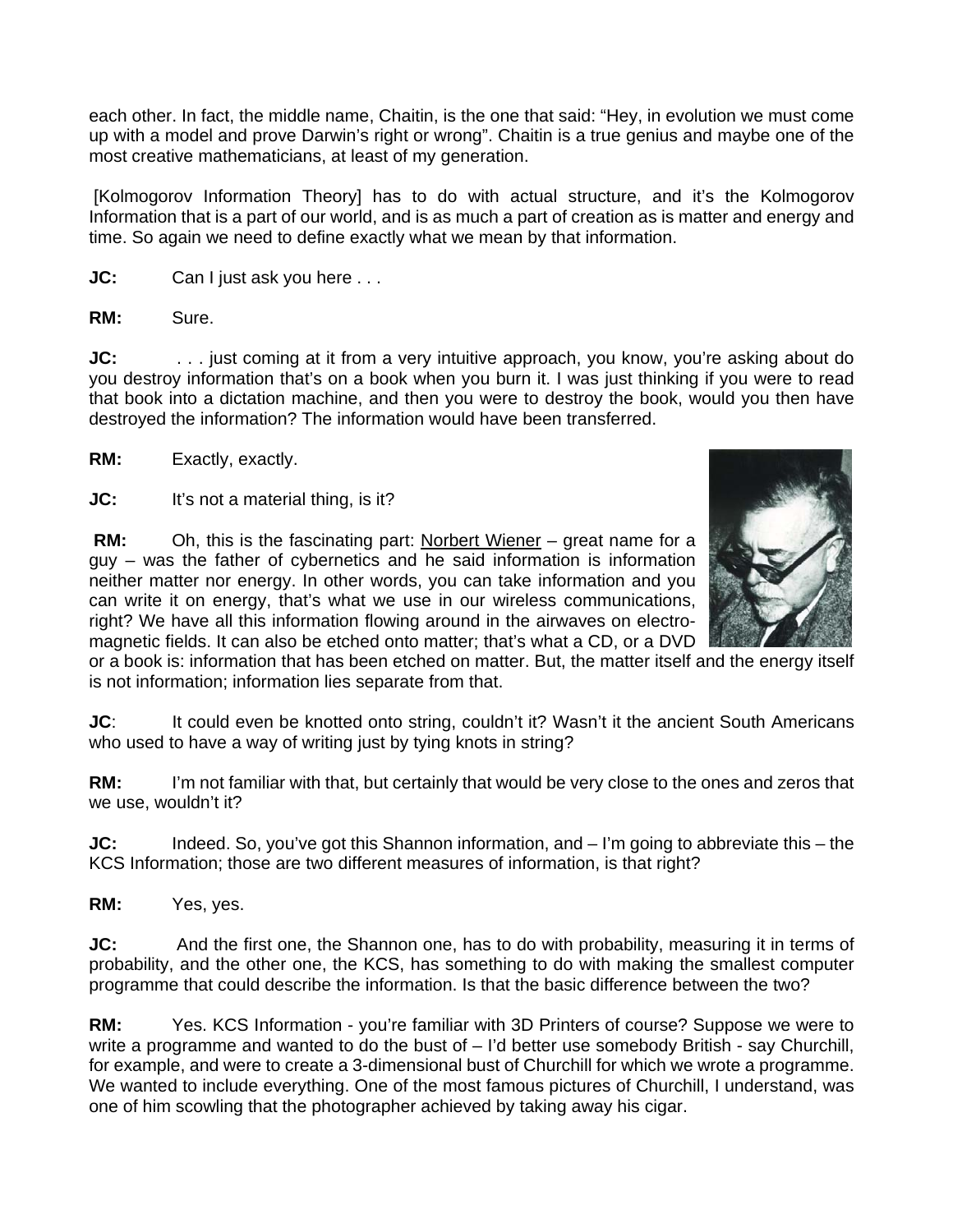Now, we're going to do that bust with all of the detail including the scowl, all the hairs and everything. And then we're going to do a 3D-print of a bowling ball. Now, the question is: which of those programmes is going to be longer? It's going to be the one that generated Churchill's bust, so Churchill's bust has more complexity than a bowling ball, and that is the fundamental idea of KCS Information Theory measure. It measures the information content of things which exist.

**JC:** Ok, but now this is different, isn't it, from meaningful information?

**RM:** Exactly.

**JC:** Which comes under the term, which William Dembski used anyway, called specified complexity.

**RM:** Specified complexity, yes, exactly.

**JC:** Could you tell us the difference then between just information *per se* and meaningful information?

**RM:** Well, the idea is you could probably get a rock from a quarry that had as much detail as Churchill's bust, and the programme to generate that rock with all its bumps and crevices might be a programme as long as generating Churchill's bust, so both of them would have the same, if you will, complexity. The difference is that Churchill's bust is 'specified' complexity. In other words, in the context of the observer – and this turns out to be very important in the work – there is meaning in Churchill's bust, and there isn't that much meaning in association with the rock that you have, and the question is how do you measure that? And the way you measure that is you bring in the context, and it's like you have these little sub programmes. You have one that says: "Looks like Churchill", for example, and you use that to write the programme that generates the bust, but you don't use that little programme in counting the length of the overall programme, and so the more context that you bring in about what you're trying to generate, the better the result is going to be, and the more 'meaning' you're going to have in the final result, so not only does it have to be 'complex', it needs to be 'specified'.

**JC:** I have a little example here that might help, I don't know. I was thinking of say our kitchen floor here, and if I had a hundred marbles in a bag and I just dropped those, they would eventually stop and they would have certain positions, and you could map those positions. There's a certain amount of information involved in describing where all those marbles are positioned on the floor. However, that seems to be a completely random situation, but if I did it again and I had a map that I'd drawn out where I wanted all the marbles to actually end up, and I dropped the marbles again, and they just happened to end up where I had these dots on my map, I would be absolutely astonished by that; that would be meaningful, I would think something's going on here, and, yet, I presume in terms of Shannon Information, it would be exactly the same amount of information involved. One would be not meaningful, and one would be meaningful.

**RM:** Yes, that's true. And if you drop your marbles and they spelled out something like "Hello", you would say: "Wow that has a lot of meaning!" because those marbles fell down and they spelled out the name "Hello", and why is that meaningful? Because, you have the context of "Hello" in your observation's mind. If some alien were to come down and looked at those marbles, they would say: "Oh, that's meaningless."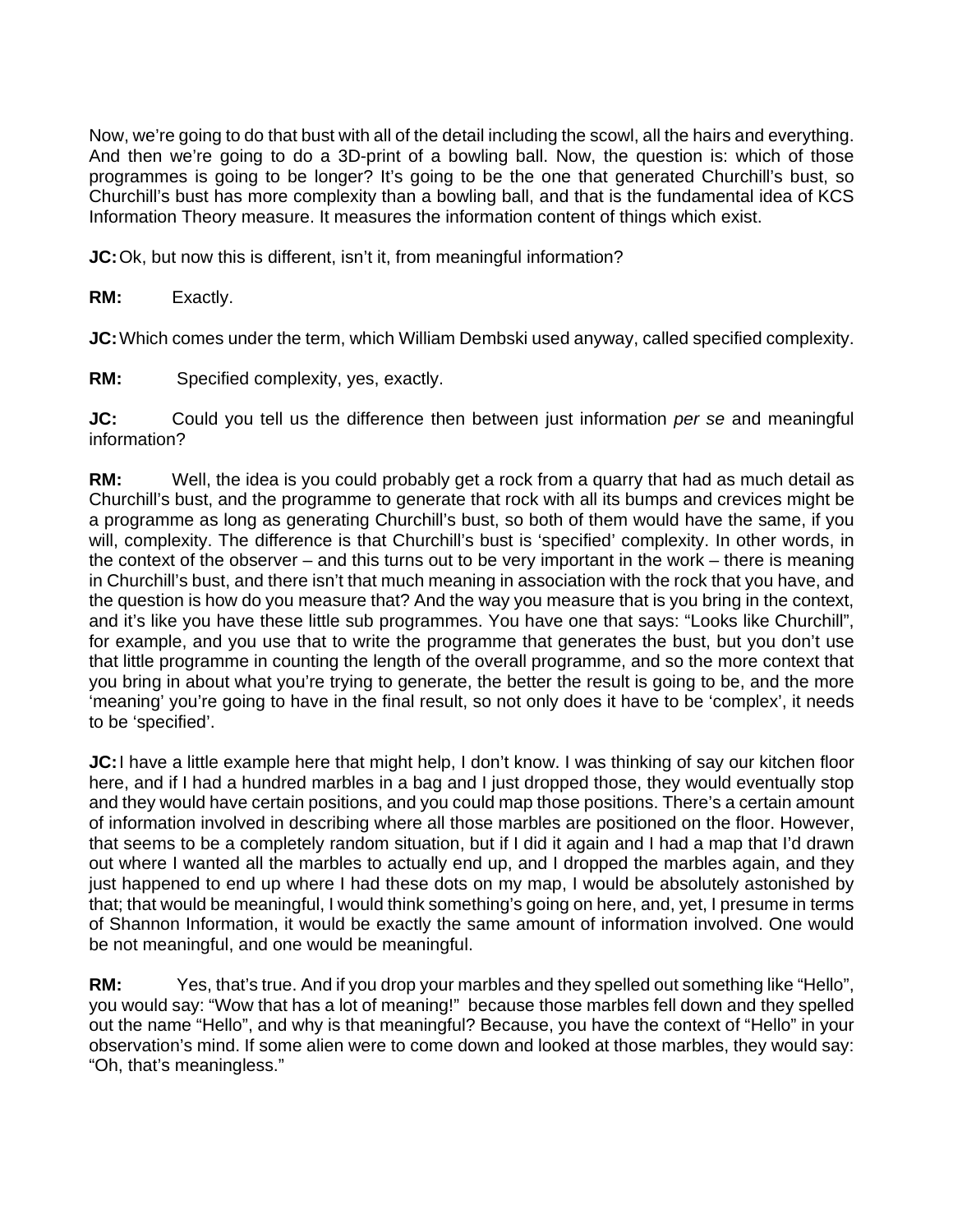**JC:** Right, and so to move on then to these evolutionary programmes, they are claiming to produce meaningful information in the sense of biologically viable organisms – that's what we mean by 'meaning' in that context – and you're saying there exists no mathematical model of Neo-



Darwinian evolution that stands up to scrutiny, no model that describes this real generation of specified complexity, meaningful information. There are models: EV, Avida that you discuss in the book, none of them is successful. So, you say that because of your analysis, these models are showing something of embedded knowledge or active information, some sort of input that's necessary for any of these models even to have a chance of working. Could you talk us through how you go about showing that that is the case?

**RM:** Yes, exactly. There is the concept of a blind search, which means that you're trying to get a result, and you have no idea of the structure that you're attempting to exploit. There are a couple of places I could go for explanation. Let me go with the iterative design. We want to come up with a design, and all design is basically iterative. Do you guys have WD40?

**JC:** We do indeed, WD40, yes.

**RM:** Ok, WD40 is named because it took 40 trials in order to get the result.

**JC:** Right.

**RM:** Formula409 took 409 results. Now, finding that result is dependent upon the domain expertise of the designer. If somebody from High School, who had just taken a chemistry class, tried to invent WD40, we would probably be calling it WD9000, or something.

**JC:** Ok, so when you say domain expertise, this is somebody who is trained in that particular area of study; that's what you mean?

**RM:** Yes, exactly, somebody who knows what they're doing. That is contrasted to blind search. There are a couple of really great examples: one is in "Weird Al" Yankovic's movie *UHF*. Are you familiar with "Weird Al" Yankovic?

**JC:** No, never heard of him at all.



**RM:** OK, he's a strange guy that does weird things, but, anyway, that's not important. The scene is of two guys sitting on a park bench. One of them is blind – you know he's blind because he has a cane and is wearing the glasses – next to him is a sighted person, and the blind guy has a Rubik's cube which he twists and sets it in front of the sighted guy, and says: "Is this it?" And the



guy looks at it and says: "No". So, he takes it back and twists the Rubik's cube once more and again puts it in front of the guy saying: "Is this it?" and the guy goes: "No". Now, that's a literal example of a blind search. There's no domain expertise being employed to solve that Rubik's cube problem. Another one is in the great movie *Dumb and Dumber*. By the way, if you go back to the Rubik's cube there is a chance that the guy might solve it, right?

**JC:** Indeed.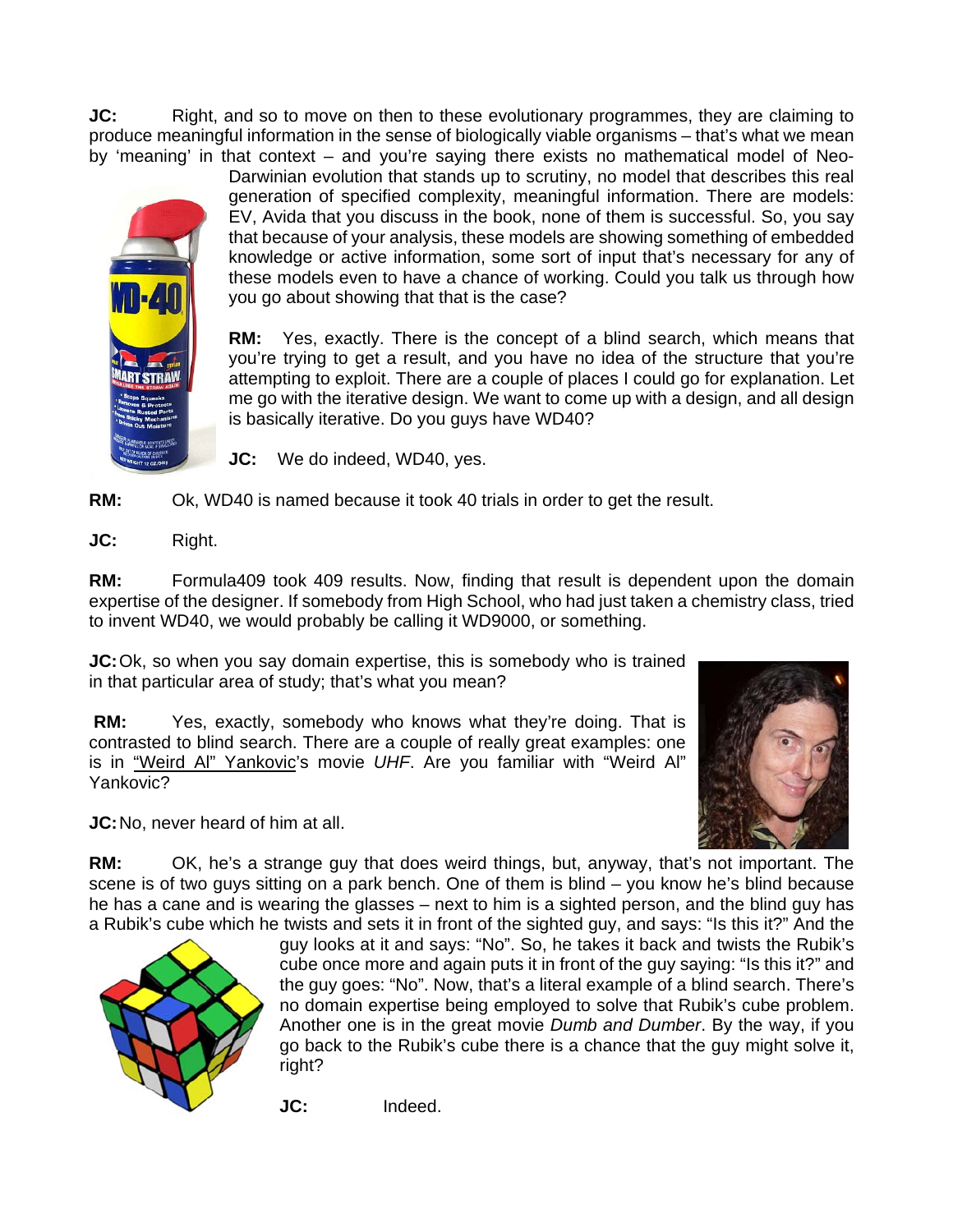**RM:** There is a chance, and that leads us to something called Borel's Law, but I'll talk about that next, but in *Dumb and Dumber* . . .Have you seen the movie *Dumb and Dumber*?

**JC:** I haven't seen that either, no. I have heard of it though.

**RM:** Oh, Ok, well there's a great scene where Lloyd Christmas played by – man, the name escapes me for the minute – anyway, he plays a kind of dumb guy who goes up to this good-looking lady and says: "What's the chance of you and me getting together, is it about one in a hundred?" and she says, "No, it's about one in a million." He then says: "Are you telling me there's a chance?" That was his response.

**JC:** It's not Jim Carrey, is it, by any chance?

**RM:** Yes, it was. It was Jim Carrey. He said "But you're telling me there's a chance." Now, the reason that is funny, and the reason the Rubik's cube example is



funny, is because we know the chance of that happening is so small that it will never happen. And, the more complex your design is going to be, the more complexity that you want out of your final search programme, the more difficult that problem is going to be, and so domain expertise embedded in the programme is absolutely necessary in order to get you to the end result.

**JC:** OK, so coming back to your WD40 example here; presumably, if you had enough trials, you might eventually end up with a WD999099, not that anybody would invest in that because it would be a complete waste of money to try and produce something like that, but I'm thinking that – I mean I'm just throwing this in sideways to see how you react to this – some people might say: "Well, you know, in a universe as big as ours, and perhaps even a multiverse, then maybe that chance just comes up somewhere, and in terms of evolutionary biology, you may in fact get evolution happening,



even though it's extremely unlikely and an anthropic understanding: "Well, we're just here, we ourselves in this world, and we think we're special, but actually we're just thrown up by chance in a multiverse."

 **RM:** Yes. In fact I think William Dembski refers that as probabilityof-the-gaps, and it's an apt description. Let me tell you what we did. We wanted to come up with a probability that would have everyone saying: 'No, that's impossible." And if the probability of something happening is so small that it can't be comprehended, then we can announce it as being impossible. That's something referred to, by the way, as Borel's Law. It actually isn't a law; it's more of a rule of thumb, if you will. But, as I type, there is a chance that my thumb will quantum tunnel through the space bar when I hit it; it's a finite probability. But I

can do that forever [and tunnelling will never happen].. So, how do you come up with a probability that is inarguably so small that it can't be questioned? Ok, here's what we did: we took a Planck length – now, a Planck length is a small length that we use in String Theory, and to give you an idea of how small it is: if you scale a Planck length up into an inch, the diameter of a proton would be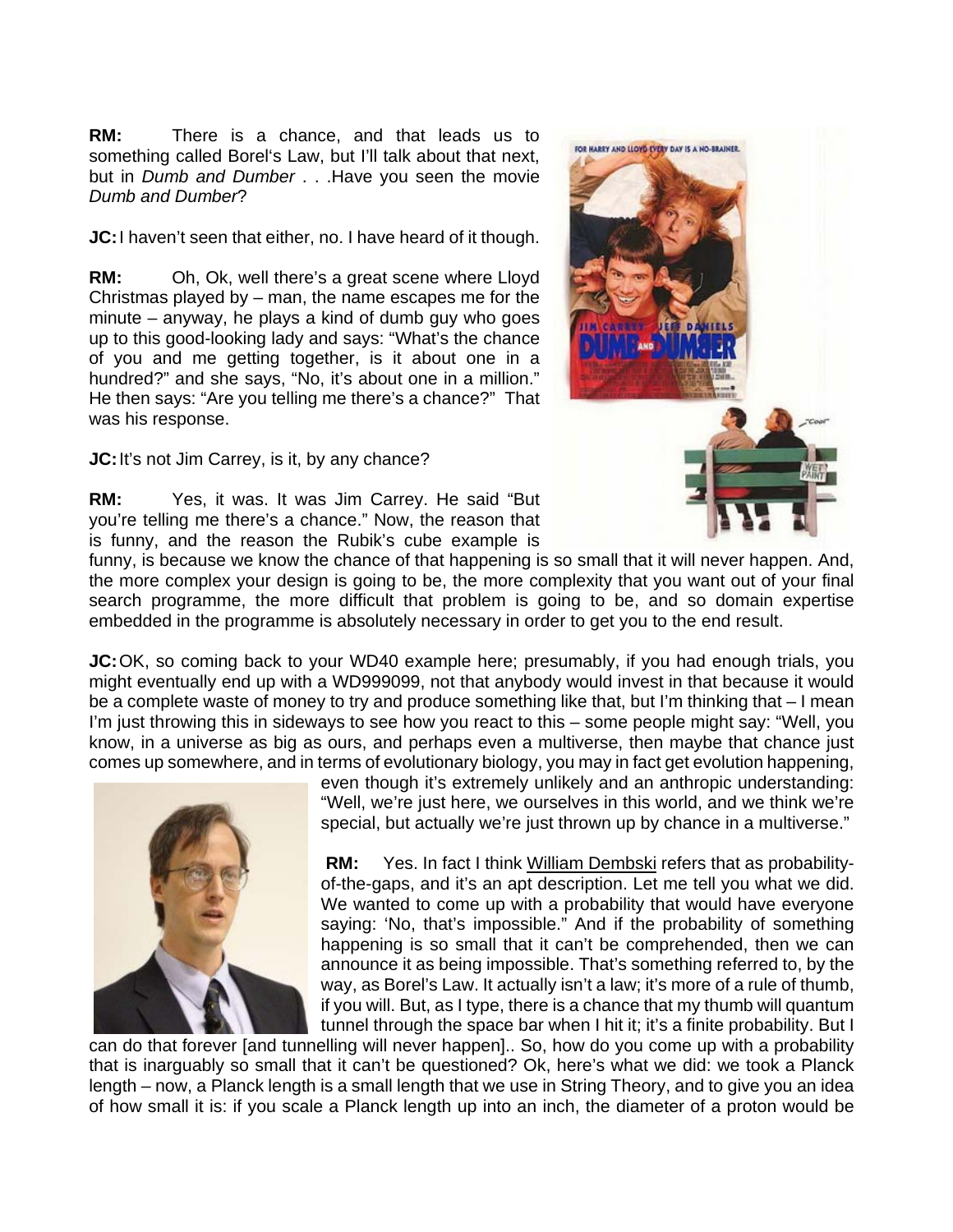several light years. I mean that is small. So, we divided up the universe into Planck cubes, which is a little cube that has a Planck length on each side, and there are so many Planck cubes in the known universe, then we took the Big Bang cosmology estimation of the age of the universe, and we divided that up into Planck times – now, a Planck time is the time it takes light to travel a Planck length and since Planck lengths are really so very small, it doesn't take very long for light to travel that length – then, we multiplied the number of Planck cubes in the universe times the number of Planck times since the beginning of the universe, and we got a number, and we said: "Look, if there is one chance in all of this happening, then no, it's impossible . . .

# **JC:** OK

**RM:** . . . it doesn't happen." Then we even said: "Well, maybe we're not thinking as small a probability as we need to." So we took the theory out of string theory, which says there's ten to the hundredth [10<sup>100</sup>] to ten to the thousand [10<sup>1000</sup>] parallel universes and then we said: "OK, suppose there's ten to the thousand universes, and we're going to assume that each universe is like ours, so we take whatever the Planck cube/ Planck time thing is and we'll multiply it by ten to the thousand, so that way we have all sorts of probability. Now, I don't think anybody can argue that one chance in that big number is ever going to happen. Yet, we were able to show that in a simple problem of choosing random letters in order to generate meaningful phrases that one could not even – and this is going to sound amazing, and you have to look at the book for the mathematics because the results are mind-blowing, but the mathematics are totally solid – generate a document as long as the Gettysburg Address with that information content. So, yes, there can be a probability, but, you know, it's like my thumb quantum tunnelling through my space bar, or one chance in all these big numbers - - - - - - -

**JC:** As you say, I love that phrase: "there's a chance of the gap", did you say?

**RM:** Oh, I think Bill Dembski refers to it as the probability-of-the-gaps.

**JC:** Probability-of-the-gaps, yes.

**RM:** And it's just like Lloyd Christmas saying in *Dumb and Dumber*: "So, you're telling me there's a chance."

**JC:** Yeah, yeah. So, blind search then is just a complete waste of time to consider that to be an explanation of what's going on in the natural world. This is why, of course, we do have these evolutionary algorithms, which purport to show that, in fact, the system itself can generate the information that's necessary for it not to be just a blind search, but to be a quasi-intelligent search that's going on in nature. But, you that say these evolutionary algorithms are not really doing that; they are smuggling in information from the programmers in every case. So, how do you actually show that that's the case?

**RM:** Let's go back to a 1997 paper in the open literature that introduced something called the No Free Lunch Theorem, and the paper really popularised the idea, although the concept had been presented before, that if one did not have domain expertise, if one didn't have any idea of where one was going, that one search would be as good as any other search. It was really an astonishing result that took the machine intelligence community by surprise, because before then people would say: "My algorithm is better than your algorithm," and they'd try to publish and prove that, but the No Free Lunch says that: No, on average, every computer search algorithm is as good as any other one. Now, that being the case, that means that, on average, blind search is going to be as good as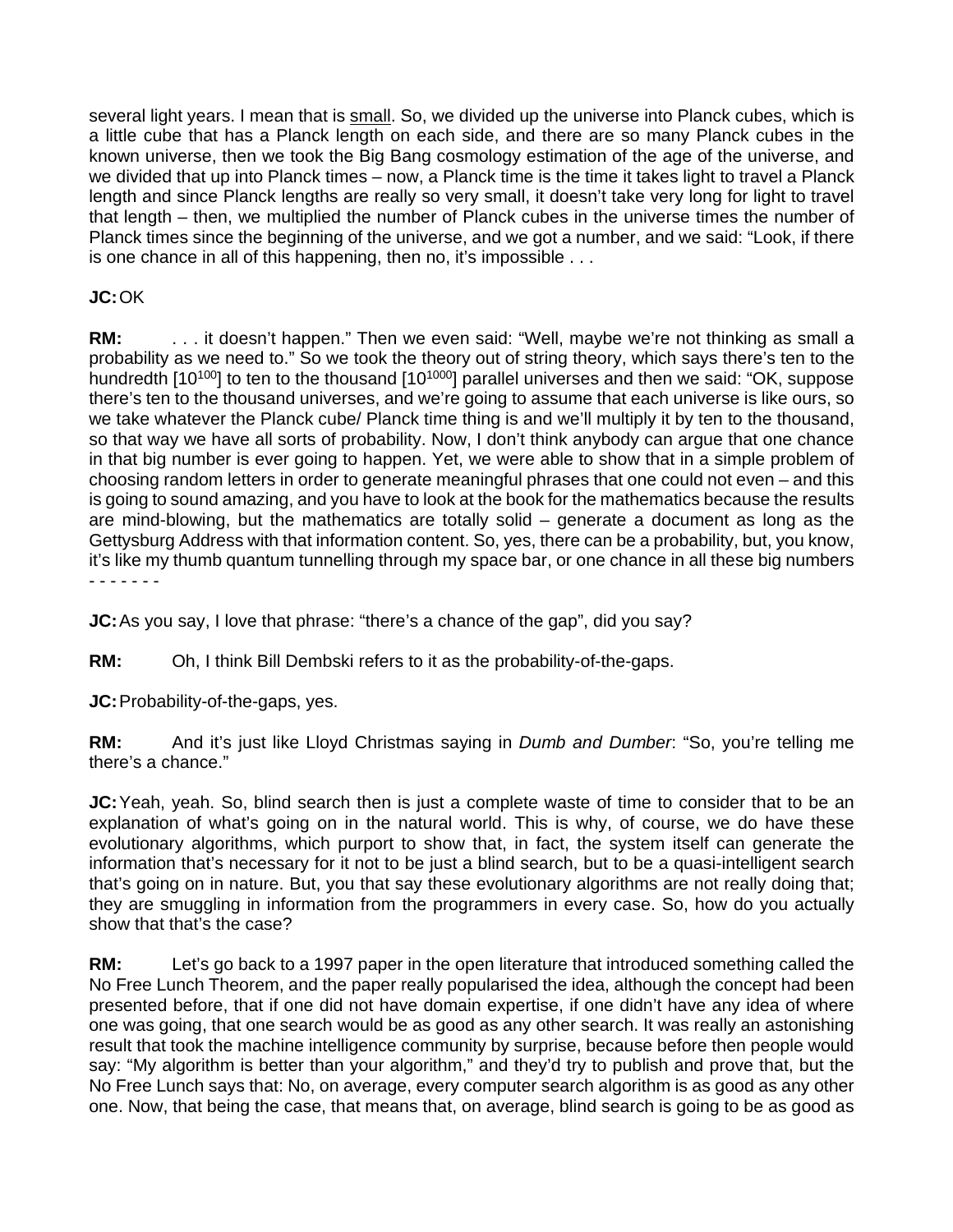any other search that we have, an evolutionary search, so that's the reason that we can compare any search process to the blind search. Look at the difference between the blind search and the results that were achieved, and we can literally measure the distance between the two, and we can do it in bytes, and that's something called Active Information, which Bill Dembski and I introduced in an engineering paper back in 2007, or something like that.

**JC:** OK, so when you take these things like Avida, EV and the others that are out there, they seem to fair better than a blind search. How do you go about showing that the reason why they do is because they've had active information put into them in some way; whether that's done deliberately or unintentionally, that's your claim?

**RM:** Well, I don't believe that any of the people that write these programmes do this on purpose for the reasons of deceiving. I think that they're simply numbed by the familiarity that they have with evolution. They say: "Well, yeah, it needs to be there." In EV, for example, there's one element in there that tells you you're getting closer, you're getting closer, you're getting closer to the answer that I have designed in my programme for you to achieve. If I were to hide, and here's an example, an Easter egg in the State of Wyoming and I said go find it by blind search, you would have a big problem finding it, because Wyoming is really big and the Easter egg is really small. But,



if you have a kind person with domain expertise telling you you're getting warmer, you're getting warmer, or, no, you're getting colder and now warmer again, that person with his domain expertise would guide you towards the egg, and you would find it in a finite amount of time. Without that expertise, you couldn't do that. In EV, for example, it has a literal thing called a Hamming Oracle that tells you each iteration how close you are to the solution, and therefore guides you towards that solution. It's just like the guy in Wyoming telling you where to find the Easter egg. Not only can we measure it, we do have the ability to identify the source of that active information, and the expertise that is placed within the algorithm.

**JC:** So, when you point that out, what's the response of EV theorists? Do they come back to you and say: "Well this particular component of the programme which has put in the active information corresponds to this aspect of Neo-Darwinian theory." Do they come back to you?

**RM:** Well, they do, because some people say: "Well, that's just the way nature is." Ok, well, if that's the way nature is, then nature is supplying information to guide the evolutionary process. So, fine, I would agree with them. We have found, in general, that the writers of these programmes are strangely silent to our criticism, and usually that isn't the case. When you write something that even smells of Intelligent Design, you get all these new atheists coming out and really trolling you. No, that doesn't happen. The bigger problem is that the results have not been popularised, and therefore people are doing this again and again and again, and we have written a number of papers where we actually go to a popularised evolutionary programme and say: "Ah, not only does it have this active information, but here's the source of it." And then another paper comes out, and we say here's the active information, here's the source of it. So the problem is it's repeated and, I think, that as people find out that it's going to impress them and tell them, I think we'll see another bunch of wasted papers.

**JC:** What confuses me about this is when they do come back to you, or they might come back to you, what part of Neo-Darwinian evolution could they point to as a source of this active information?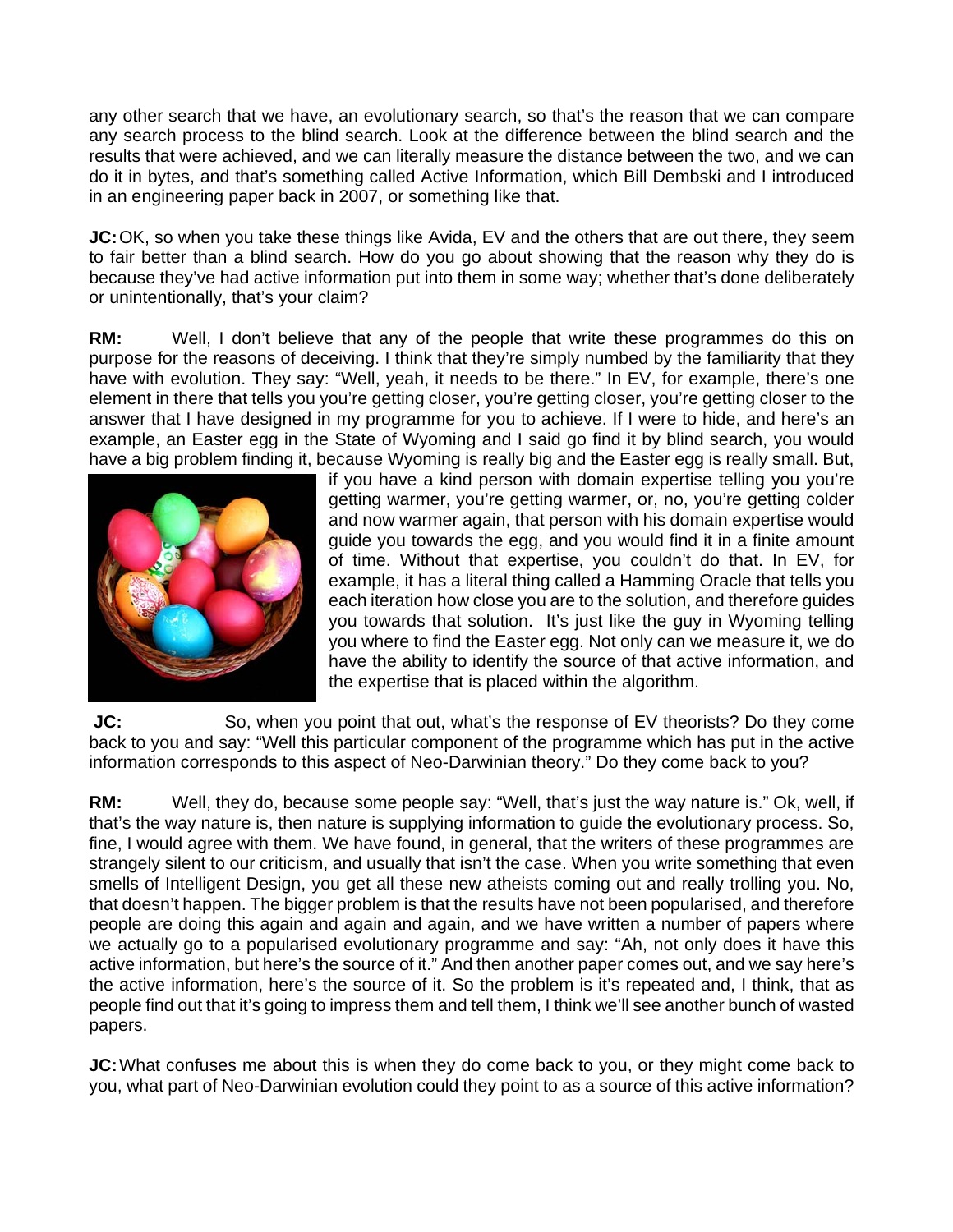**RM:** That's a good question. I don't' think that they have a solution. They can say that's the way it is. You mentioned the anthropic principle, I think that they say that this is the biological equivalent to the cosmological anthropic principle, and, you know, gosh, if this wasn't the way it is, we wouldn't be here to know to write some papers about it, so I think that's a kind of response also.

**JC:** A kind of circular reasoning – it does smack of that, anyway. I mean one of these things that you mentioned was the NASA antenna. This has been produced by evolutionary processes, but you say there there's also example of active information?

**RM:** Oh yes, yes. Well, here's the thing: engineers design things; that's the reason, I think, that most engineers are more friendly towards Intelligent Design than other people, because we know what goes into design. But, for the evolutionary development of the antenna, they needed domain expertise, and what they did was to bring in this software that analyses the response and the characteristics of the antenna that they were trying to synthesise, and so it's just like you're getting warmer, you're getting warmer, you're getting colder, you're getting colder every time a new design potential is presented by the computer to this software. It says: "Ah, this is getting better, you're getting warmer, you're getting closer to the solution." And so, basically, the computer allows us to explore numerous solutions to a design problem. And the computer lets us walk through those very, very quickly. One of the ways to walk through them very, very quickly is using evolutionary programming, and that's what they did. But, the domain expertise was: (1) the use of that [domain smart] software, and (2) the knowledge on how to guide the design of the antenna using this software.

**JC:** And you also discuss a little bit Richard Dawkins in your book and his step-by-step approach that he talks about in his various books, and I was very interested that you did that, because having read a couple of books by him in previous years, I was struck by a kind of suspicious thing that he's doing there sometimes. I mean, I remember *The Blind Watchmaker* and he had these computer creatures that he'd created on his computer that he said could evolve step-by-step into new creatures by random changes plus selection etc., and they were gradually following an evolutionary pathway to a creature at the end of the process, and I did think well that works on your computer, but how does that actually map onto reality? Why should I think that any of those creatures would be viable creatures in the real world? You know, aren't you just



assuming the truth that there are these viable pathways that you're describing, because you already believe in gradualism, you already believe in step-by-step processing. You seem to be offering a criticism a little bit like that in your book.

**RM:** Well, yes, I think the most popular Dawkins thing is the phrase: "Me thinks it is like a weasel", which he took from Hamlet, and what Dawkins did, if that's what you're referring to, was to apply a little evolutionary programme where he applied the three steps of classic evolution: mutation, repopulation, survival of the fittest - repeat, and he kept on doing that. But, you will notice that in that process that every time, in determining the survival of the fittest, he was able to ascertain how close he was to his target. In other words, he had a goal in mind. Another thing Neo-Darwinian people say is that you don't have a goal in mind. Well, as it turns out, all the algorithms published by the Neo-Darwinians have a goal in mind. But, Dawkins had a goal in mind too, and what he was doing at every step by determining the fitness was saying: "Ooh, this one's really close; this one is far away; this one is close too", and so he was doing exactly the same thing as the Easter-egg hunt in Wyoming.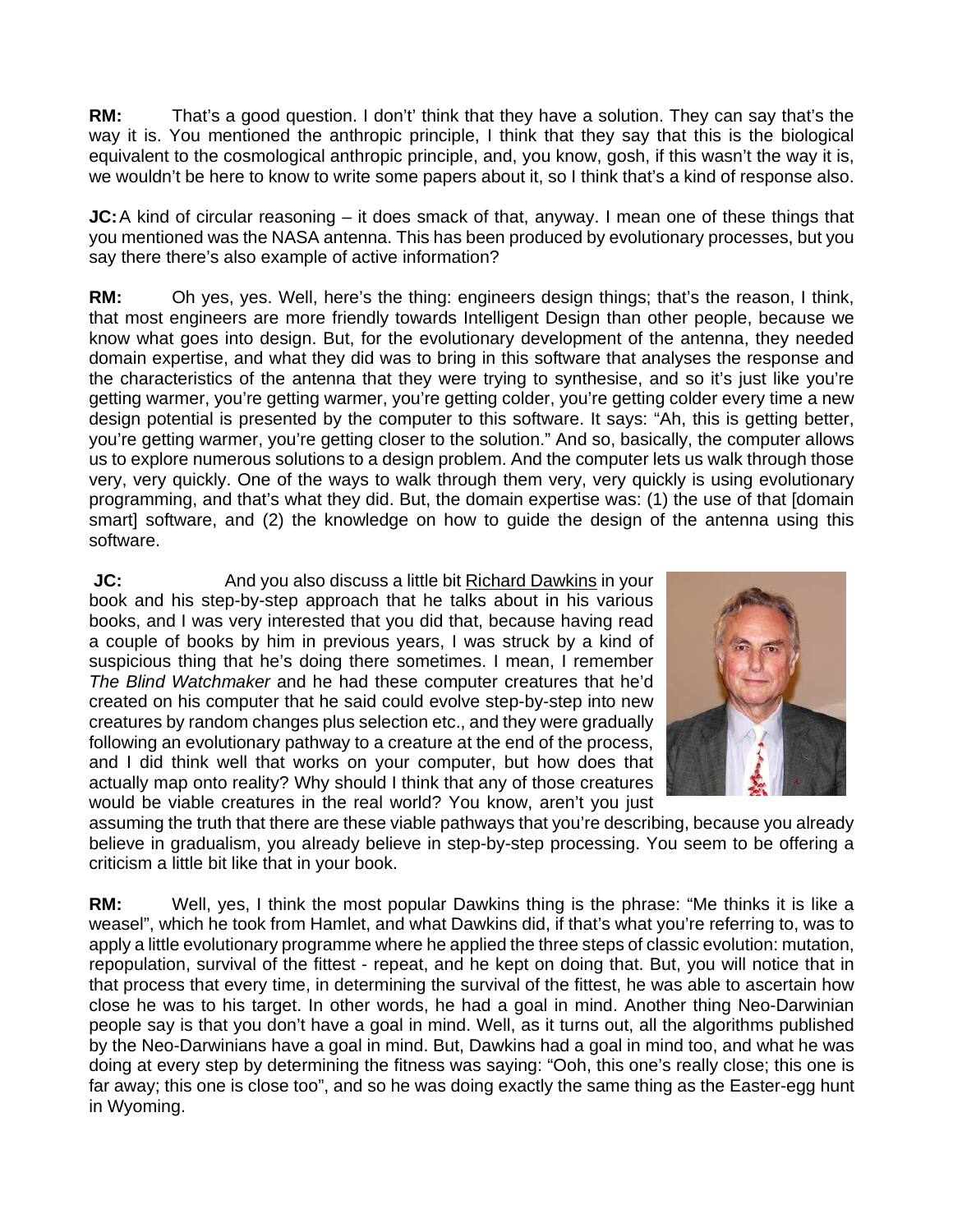**JC:** It doesn't really prove anything, does it, because it doesn't mean there's necessarily going to be a viable organism in the real world that will correspond to that stage in the process?

**RM:** Ah yes. Well, that's another thing, which, I think, a lot of the people who write these programmes ignore, and that is that at every step you have to have functional viability. For example, every step in Dawkins's simulation is not a meaningful phrase in the English language. It would die in the evolutionary sort of development, so there has to be functional viability at every single point in the evolutionary process, and we talk about that in the book a little bit also.

**JC:** Fascinating stuff. Now, I want to ask you about this notion of the Conservation of Information, which you suggest places a limit upon what these evolutionary programmes can do and are likely ever to do. Could you give us an idea of what that means – the Conservation of Information?

**RM:** Well, there are actually a number of aspects to Conservation of Information. One goes back to the No Free Lunch Theorem saying that all search algorithms, on average, are going to perform the same, and so, therefore, we can always go back and compare things to a blind search. It turns out that all the evolutionary programmes reach something I call Basener's Ceiling, above and beyond which that evolutionary programme cannot go. You cannot exceed the expertise of the resident oracle or source of knowledge. So, for example, if I generate a computer programme that is going to learn how to play chess, which has been done, that programme is not going to go on and learn Go; it's not going to give financial advice; it's not going to do anything above and beyond what it is designed to do. It's a process that hits a ceiling. And nobody has ever come up with a viable reason or a viable algorithm to actually exceed that ceiling. There are some that say: "Well, you can evolve to a certain point, then you change the fitness, and you go to another point, and then you change the fitness and you go to a third point," but the scheduling of those changes in fitness makes the problem much more difficult and much more unlikely to occur by chance. Those are the two basic ideas.

**JC:** Well, that brings us onto this rather difficult notion of the Search-for-the Search, but I do want to ask you just briefly to give us an idea about this, because you're saying that the algorithm might have to be tweaked here and tweaked there in order to accommodate the next stage of evolution, or whatever then, it seems that in a way we're looking for more and more information to be input in order to make this series, or instantiations, of the computer programme to work, but you say in the book that searching for these 'searches' is expensive in terms of information, and in fact can be even far more expensive in terms of information, so if you're searching for the perfect search that's a terrible situation to be in. Do you want to say something about that?

**RM:** Yeah, it is a terrible situation. Most computer scientists that do search algorithms have their own favourite catalogue of searches. If you look at the number of search algorithms, they are enormous. You have – let me see if I can rattle some off – you have particle swarm, you have steepest descent, you have evolutionary search, you have something called taboo search. There's a list of them in the book. I think we list like eighty different possible searches, and the question you come up is which one of those searches are you going to use? The best you can do is, again, go to your domain expertise and say you know for this sort of problem this sort of search algorithm works very, very well. But suppose, on the other hand, that we were able to give the computer the job of searching for the search, and so what we want to do is to look through all those different search algorithms and choose the best one for the problem that we have. It turns out that that searchingfor-the-search is exponentially more difficult than the original search, so you can't kick the can down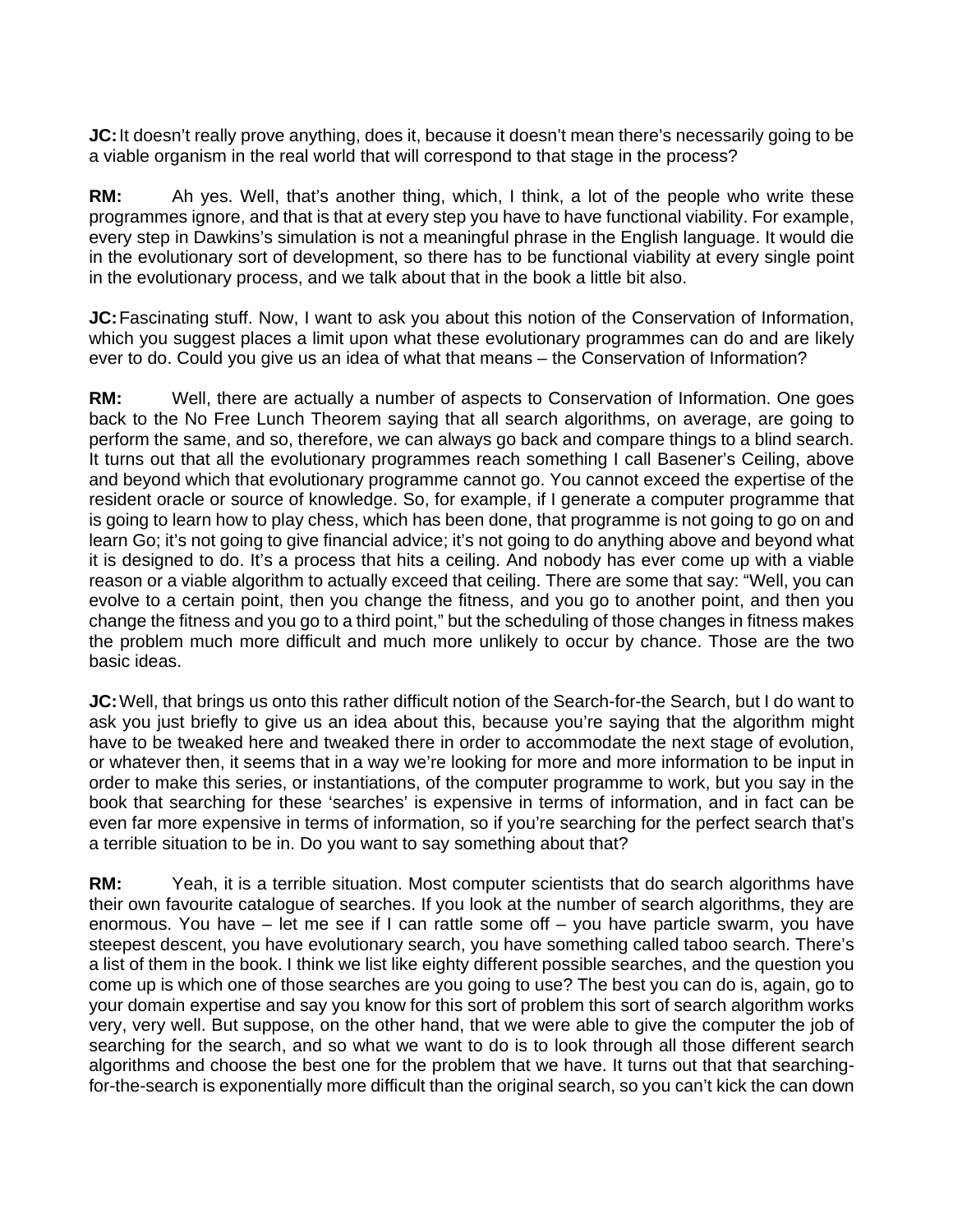the street. As you search for the search, (and I guess you could search for the search for the search – we've never thought about that) there's a regress exponentially more difficult.

**JC:** So it doesn't matter where you go with analysing the situation, you keep coming back to intelligent input, and if you don't have intelligent input, you're just presented with a bigger and bigger problem to do it in a blind way.

**RM:** Yes, exactly, yes. Imagine doing a blind search for an algorithm which has a certain amount of active information. That makes the blind guy sitting next to the sighted guy with a Rubik's cube look like a genius, because that is going to take forever squared.

**JC:** And some kind of perhaps Neo-Darwinian search for a perfect Neo-Darwinian theory? That's unimaginable.

**RM:** It is, it is unimaginable, absolutely. I was writing a computer programme, and one of my colleagues here, Randall Jean, came in and asked me what I was doing. I told him I was writing an evolutionary programme and he says: "Oh, great, when can I talk to it?" His response really humorously illustrates the Basener's Ceiling idea. That evolutionary programme was going to do exactly what I wanted it to do, and it would do no more. That is also true of all the programmes that have been generated by the Neo-Darwinists to purport illustration of Neo-Darwinism.

**JC:** OK, well let me throw at you a couple of challenges here. So, some might say you've got a false dilemma: Neo-Darwinian processes are not working here, so you're saying: "Ah, well it's intelligent design." Is there not a third way? Some are pointing in the direction of a kind of Neo-Lamarckism and saying: "Well, what about the possibility of epigenetic processes that might be helping to drive evolution, so there may be these stable traits that are inheritable that can't be explained by DNA changes, they're sort of extra to DNA sequence changes, they're epigenetic processes. Maybe these can be used to explain evolution. Is there anything to that, do you think?

**RM:** Well, the question is where does that information come from eventually? Is that something which has been generated by chance, or whatever? I have been following the work of James Shapiro at the University of Chicago, who is not a proponent of Intelligent Design, but his work on epigenetics is, in my mind, just jaw-dropping. Again, I'm not a biologist, but I know enough to be dangerous. Shapiro's exposition says that yes, in the cell there's a teleological purpose for the cell. In fact, cells will do things which aren't used for a few generations down the road, and that there is this idea of 'targeting' in the process. These things in epigenetics are just mind-numbing. And, again, if you have this epigenetic thing working, you have to ask where does that information come from? What is happening here? Why does it happen? It's kind of the verb, if you will, and the noun of DNA. So, you have all these processes, which are happening – and man! Getting the process to happen, that's a rough design problem in itself.

**JC:** So, that wouldn't get rid of the information problem; it would just demand an explanation and it would be subject to the same kind of analysis?

**RM:** Yes, exactly, that's my understanding, and in fact I think Shapiro uses the term Genetic Engineering which happens in the cell, and they've had to develop an algorithm, a procedure, to do these things.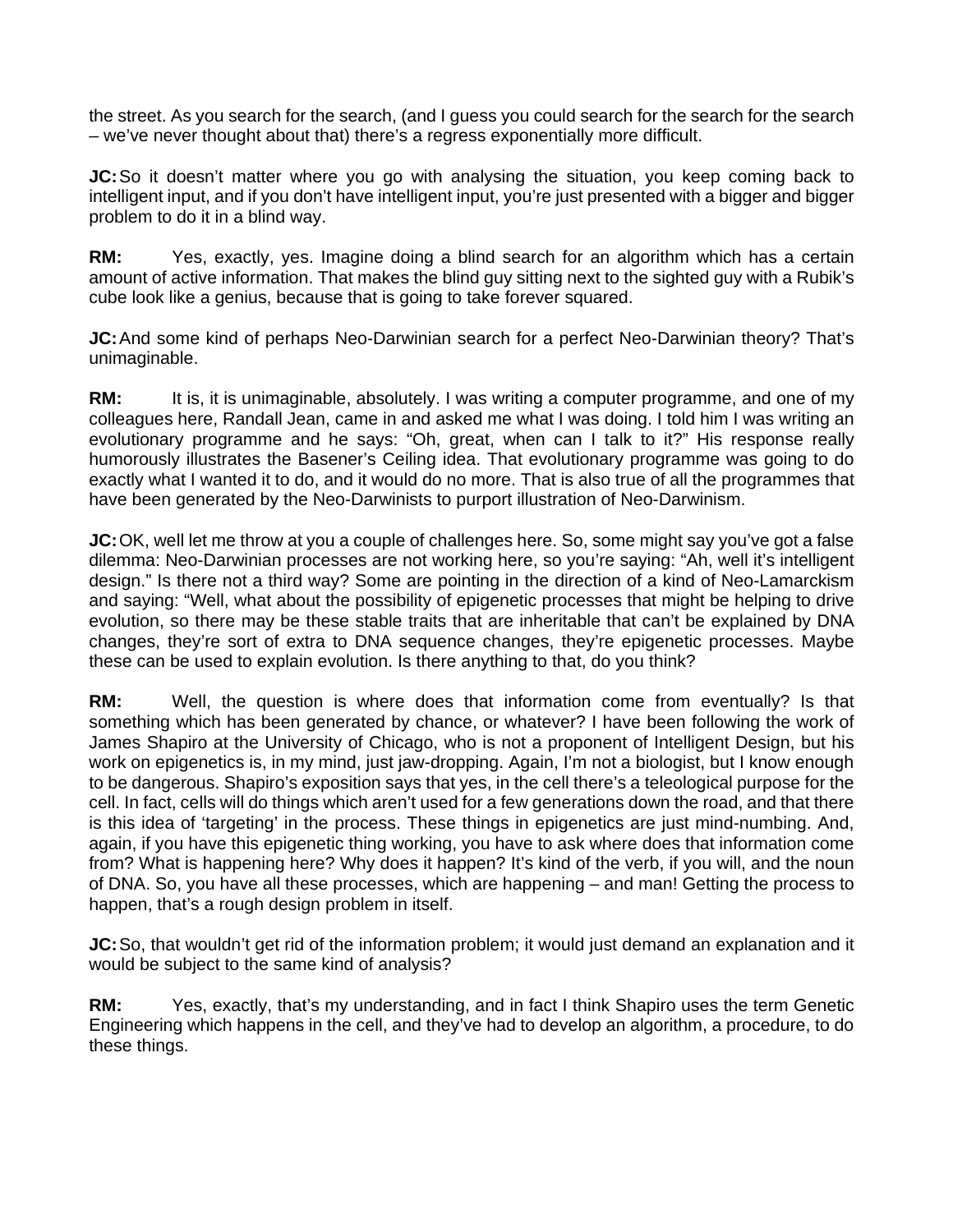**JC:** Something to watch, certainly. Ok, what about the other one then which I'm calling the sort of [Stuart] Kauffmann approach. So, this would be more the idea that there are self-organising principles taking place within biology in addition to Darwinian natural selection, so maybe these selforganising ideas can help to provide the active information that's necessary?

 **RM:** Well, I am somewhat familiar with Kauffmann's work, and I don't know whether you're familiar with Stephen Wolfram and his book *A New Type* 

*of Science*, where he explores some of the same sort of things? But, Kauffman has been a big proponent of





artificial life where he looks at finite-automata and interacting rules. I've talked about this with my colleague Keith Schubert here – I mentioned he does work in extreme environments where there are life forms that exist in sulphur caves – and he's using these approaches to attempt to model the life that exists there, and his comment is that these sort of things happening are basically probability-of-the-gaps sort of arguments again. That yes, you can get these sort of things, but show me. I maintain there exists no hard-science model of Neo-Darwinian evolution. If that's wrong, and Kauffmann is right, I would like to see it. I think Kauffman actually admits to the fact that there needs to be a

guiding force behind even his work.

## **JC:** Right.

**RM:** I don't remember where I read that, but Kauffmann has a chapter in a book that I edited with Michael Behe and William Dembski – he's very critical of Intelligent Design of course – but I think he's honest in his critique of the limitations of the procedure he's using.

**JC:** So, if Kauffmann's right, that wouldn't be Neo-Darwinianism properly, anyway, would it?

**RM:** Well, you have to ask what guides the sifting property. It does turn out that in any search, in any process, where you develop the specification, there's always randomness. You have randomness in evolution, for example, evolution has mutation – that's a stochastic phenomenon – and there are ways of applying probability in these search algorithms to shake yourself out a local minima to get better and better and better, but still you have to have an idea and you have to have a guidance in the sifting property to arrive at your final result. There has to be a guiding force, and that is something that seems to be common to everything in evolution, as I understand it from biology; certainly from an engineering/computer science point of view there needs to be something guiding the process. So, if Kauffmann is right, there still needs to be guidance there.

**JC:** Yes, that would still need explanation, absolutely. Ok, well before we move to the last section, which is to do with Artificial Intelligence, which is related to what we've been talking about, I do want to ask you a couple of questions to do with the other book I read just before yours, another

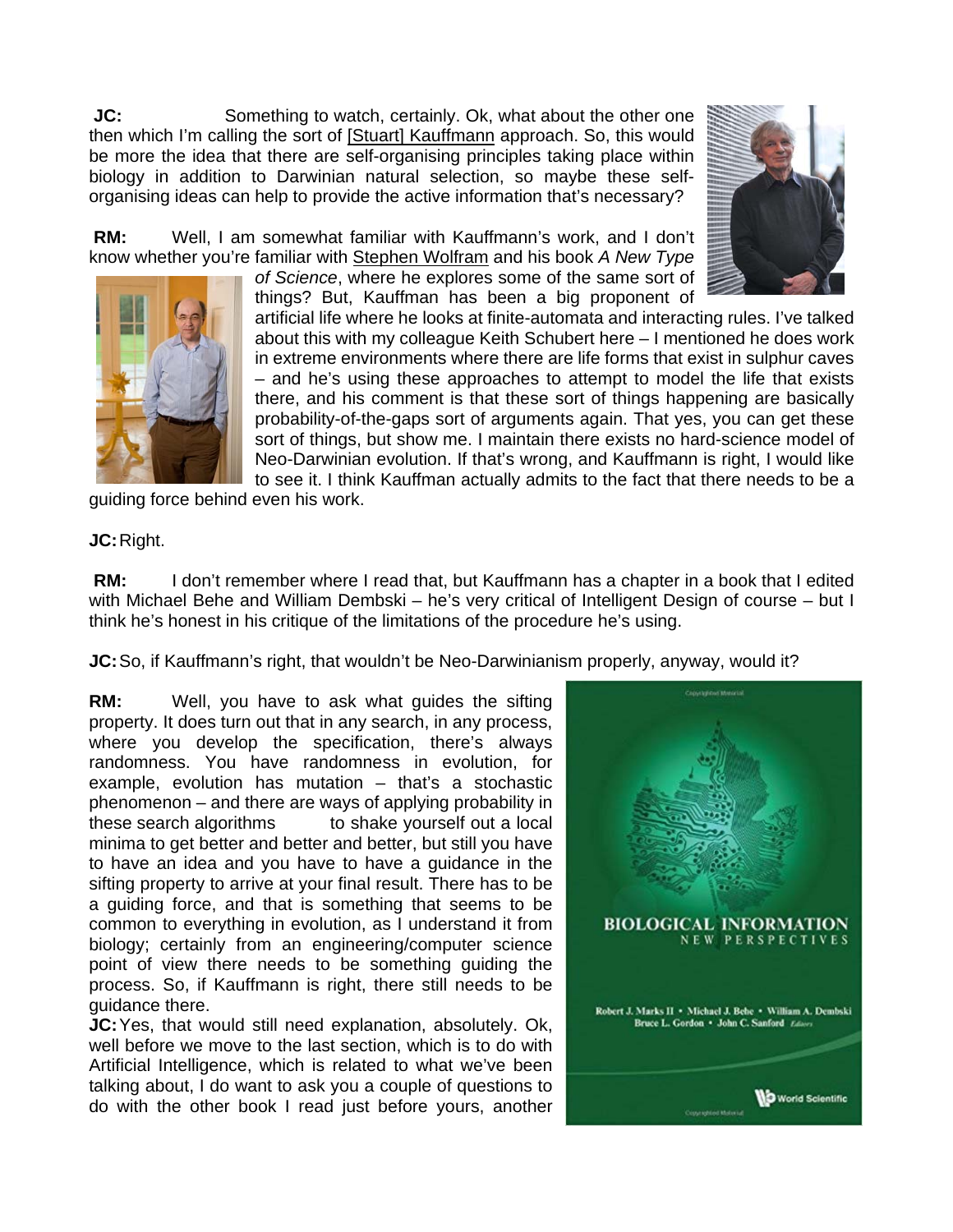excellent book: *Being as Communion, a Metaphysics of Information* by your colleague William A. Dembski, and there are a couple of very interesting – well, many interesting – thoughts, but these are the ones I want to ask you about.

The idea that information may be fundamental, that is, as far as I understand it correctly, in the final analysis when we're investigating the 'stuff of nature', we never really arrive at a fundamental knowledge of what matter is. Instead of that, we're presented with layers and layers of patterns and relationships, which may be described in informational terms, so, therefore, may be reality is fundamentally information. What do you think of that idea?

**RM:** Well, Roger Penrose recently had a comment that reality is, he thinks, in some ways strangely related to consciousness, and that this reality doesn't come out until there is an observer, because it always takes an observer to collapse wave functions. So that's something I'm very interested in, and am going to read up on consciousness being a part of reality. I do agree with Bill (Dembski) that information is foundational to our universe. I gave you the example of the Komogorov or KCS sort of information about the 3-dimensional printer that printed out the bust of Churchill and the bowling ball. That in itself is a way, which I think can be universally applied to measure the complexity of everything in the universe. You measure it by the programme that generates it, and if there's a programme that generates it, there's a shortest programme that generates it, and the shortest programme is something known as the



object's Komogorov Information Content. Chaitin calls them elegant programmes. There is a shortest programme to generate the bowling ball, There exists the shortest programme to generate the bust of Churchill. That describes the complexity of the object. Then, you have to fold in some of



the ideas of 'meaning' into the object and 'meaning' must come from context, and that's something that Winston Ewert has pioneered. He has actually come up with a way to measure meaning of objects, and that meaning can actually be measured in bytes. The results are really incredible. For example, and this is in the book also, getting a Royal Flush using a deck of cards in a game of poker has a lot of meaning. We can actually measure the meaning associated with the Royal Flush in the context of poker and measure it in bytes.

It also answers the question of complex things existing all the time.

We apply Winston [Ewert']'s theory to one snowflake, and there's nothing remarkable about it. Snowflakes are very complex, but they don't have a lot of meaning. Even looking at two different snowflakes doesn't have a lot of meaning either, but if you apply this theory to two identical snow flakes, all of a sudden the meaning, the algorithmic specified complexity, goes up. So, this is a theory that is developing. I actually have a student here that's looking into some other aspects of algorithmic information theory and its applicability possibly to data mining, and it's just a fascinating area.

**JC:** Yes, indeed, and I was fascinated by what you were saying about somebody theorising about the collapsing of the wave function with respect to reality itself, and the consciousness being involved in this, and I was thinking what William Dembski at least seems to be moving towards in that book is the notion that the universe might actually be mind-like, and I don't think he means in a pantheistic sense, but more like the product of mind, a thought perhaps, maybe thought – a really interesting thing to explore. Do you have anything to say about that kind of thinking?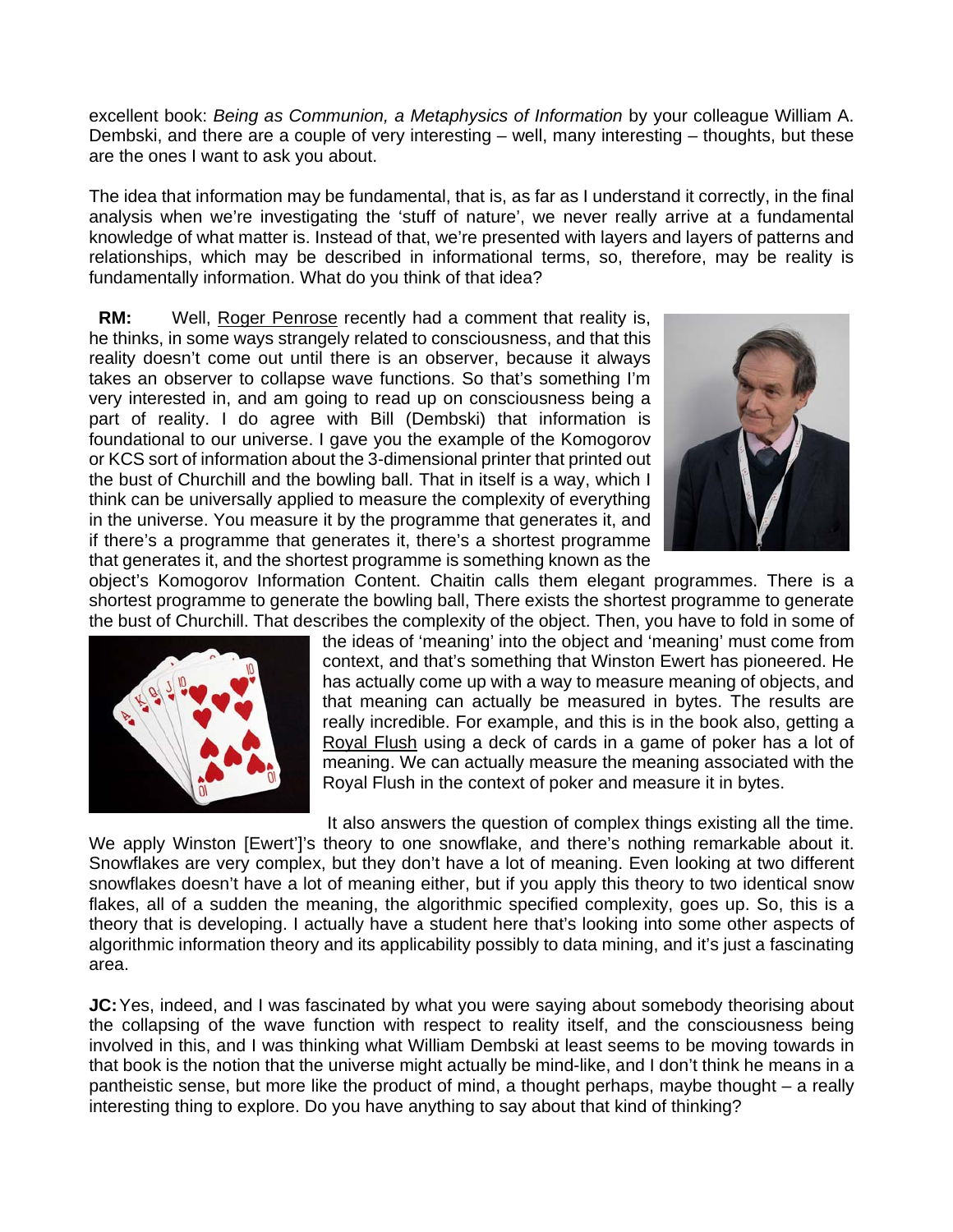**RM:** Well, it's simply, as I understand it, that the outcome of an observation doesn't happen until the observation happens; that's the collapse of the wave function. There's a fantastic theorem called Bell's Theorem. I always used to wonder about this with pre-destination versus free will. My father explained it to me with a question: "If you have a hole and you dig a ditch, is the ditch there and you just took the dirt out, or are you creating the ditch?" That was his simple explanation, and

it really captures the idea of the [free will versus predestination]. And frankly it doesn't matter. But there's been work done for when a wave equation collapses. Has the reality existed there before you looked at it, and you're just removing a cover from that reality, or did you actually create something random? It seems like that ditch sort of analogy, but as it turns out, it isn't. Bell's Theorem came along and gave an experiment, which has been done without loopholes in the past few years to show that: No, what is created is random; it didn't exist there before. So, it's a creation of a few bytes of information, if you will. This happens all the time, and every time we observe something and these wave functions collapse, we have new information on the universe; it's just astonishing.

**JC:** And perhaps this is pointing in the direction of the Mind (with a Capital 'M') or God, we would say from a Christian perspective, actually collapsing as it were the massive wave function, which is the reality in which we live. It's certainly an interesting thing to think about, isn't it?





**RM:** Well, I think one of the interesting question, which my colleague Keith Schubert, a really great Christian, pointed out: who was the first observer? Who is the first observer that started reality from ex nihilo? I don't know how relevant it is, but it sure is fun to think about.

**JC:** Yeah, absolutely, and of course your example there with the dig-inthe-hole reminded me of Winnie the Pooh and Piglet moving a hole from one place to another having dug it. Lastly, just briefly, about this Artificial Intelligence question

is another issue discussed in the book: you say that Artificial Intelligence will never, in your view, match the creativity of the human mind, it will never be truly conscious, and this is very interesting because we are frequently being warned to be fearful of artificial intelligence, not so much how it might be used by human beings, but precisely because of the possibility of its own self-awareness and creative intelligence. You challenge that in the book. Tell us why you basically do challenge that?

**RM:** Well, again, this is going back to fundamentals. It turns out that the Turing machine can only do algorithms; it can only perform recipes. A recipe is an algorithm like when you bake a cake, it tells you what to do; when; how many eggs to add; how to whip it up; how long to put it in the oven, so it's a sequence of steps, And that's exactly what an algorithm is. Now, the original Turing machine could only do algorithms. It turns out that what can be done on every computer today can also be done on Turing's original machine. It might take 500 times as long, but it can still be done on Turing's machine. The takeaway is that computers can only do things algorithmically. We have a number of examples of things that are non-algorithmic. From the nerds' perspective, the so-called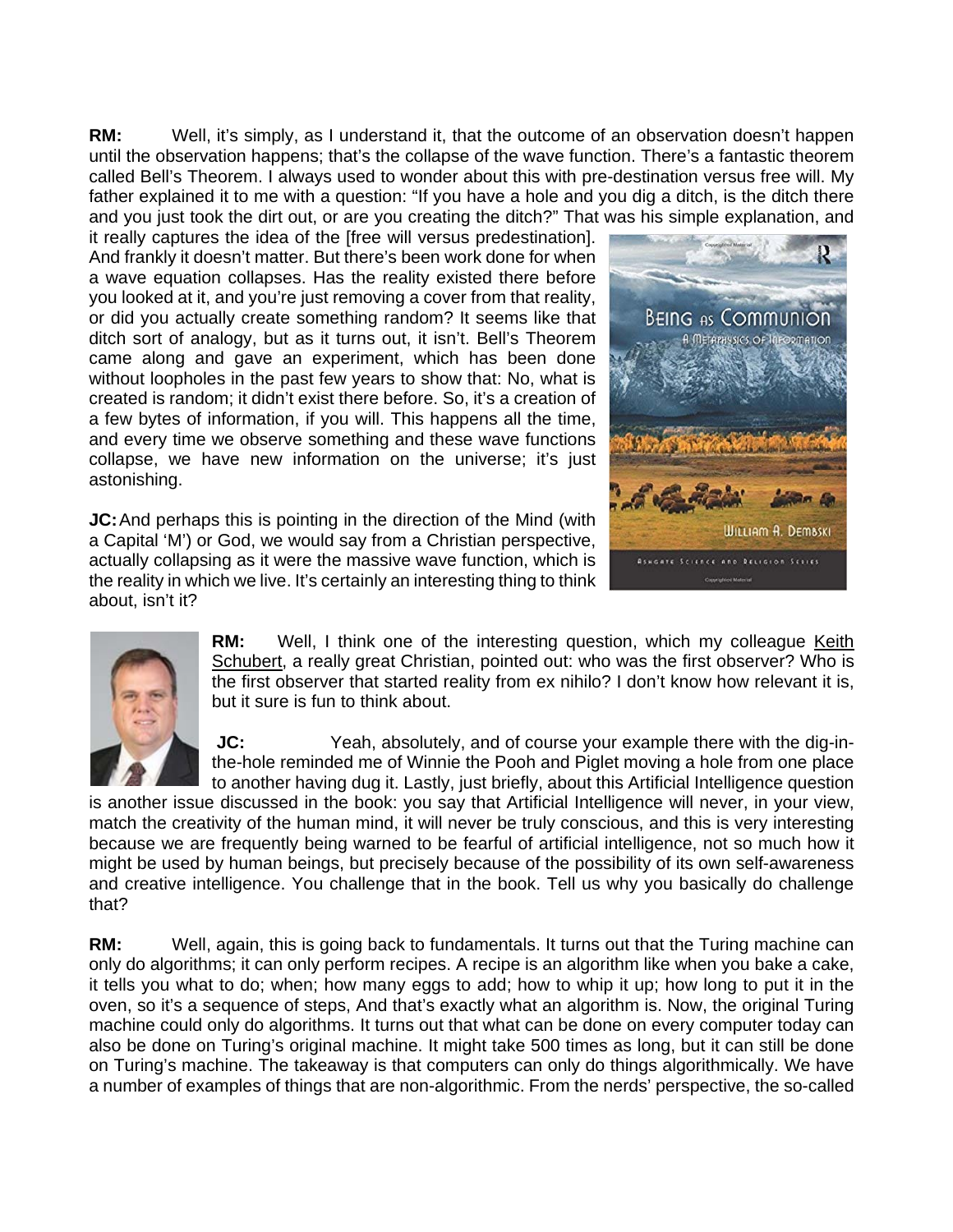

Turing Halting Problem, which I won't go into, but there are many solid examples. Some more interesting examples, purported by Rodger Penrose, have to do with the creativity we see in human beings. Remember I said that an evolutionary computer programming that was supposed to learn chess would never go on to give you financial advice. It does what it was programmed to do, and so it stops there. And there are numerous examples, both in science and in the arts of this so-called 'flash of genius' [above Basener's ceiling]. Friedrich Gauss, who was a big mathematician, said that he got an idea like a sudden flash of lightning and the riddle was solved. Nikola Tesla said the idea for the alternating current machine just came to him out of nowhere, and he was able to sit down and famously write his diagram of the machine in the dirt. And even in the arts, this is going to sound funny going

from Nikola Tesla to the Beatles, but Paul McCartney said he woke up one morning and had this tune running through his head, and he thought: "I couldn't have written this. Where did this come from?" and it was the tune for *Yesterday*. It had come to him in a creative flash. In the United States it used to be the law that you had to have had a flash of genius before you received a patent. They've removed that terminology, but it is this creativity, and the implications of this are more than just the mind not being a computer. But I think that if one were to take these non-materialistic ideas that they would have application all over the place, and that's something that we're exploring right now with one of my students.



**JC:** Sure, I just have one comeback on that: Ok, so Paul McCartney says he woke up and had this idea. You're saying that's a flash of inspiration, but couldn't you argue that, in fact, his brain was

working various algorithms while he was asleep, and whilst he wasn't conscious of it, up came the idea, but it was robotically created while he was asleep.

**RM:** Well, I will tell you that so far there has been no computer programme that has ever generated anything creative. They do exactly what you tell them to do. Now, some of this deeplearning stuff has come up with some interesting things about composing music or composing plays. The plays are terrible. Have you seen them?

**JC:** No, but I heard an example only a couple of weeks ago on the radio where there was supposedly this piece of music that was composed by Artificial Intelligence. There was a great big headline about it on how wonderful it was, and I listened to it, and as I was listening to it, I thought it was wellcrafted, but actually it's exactly the kind of thing I would expect an early 21<sup>st</sup> century classical music composer to have written, and I thought to myself they've programmed it to do that.

**RM:** Exactly, exactly, and that's also the case with these plays that they've come up with. There's one on YouTube where they're acting out this play that was supposedly written by a computer, but you go to the transcript, the script for the play, and it's embarrassing. It says: the guy's head was in the clouds, he was at the window, he takes the shotgun off the wall and puts it in his mouth. All totally disjointed phrases, but if you watch the play, the actors make it look so smooth that it looks as though it might have something to it. But no, I would challenge anybody that said that they have computers that generated something creative. If they do, and can prove it, that's fine. I believe that creativity, getting back to the fundamentals, is non-algorithmic. You cannot write a step-by-step procedure to do creativity, and computers are limited to algorithms.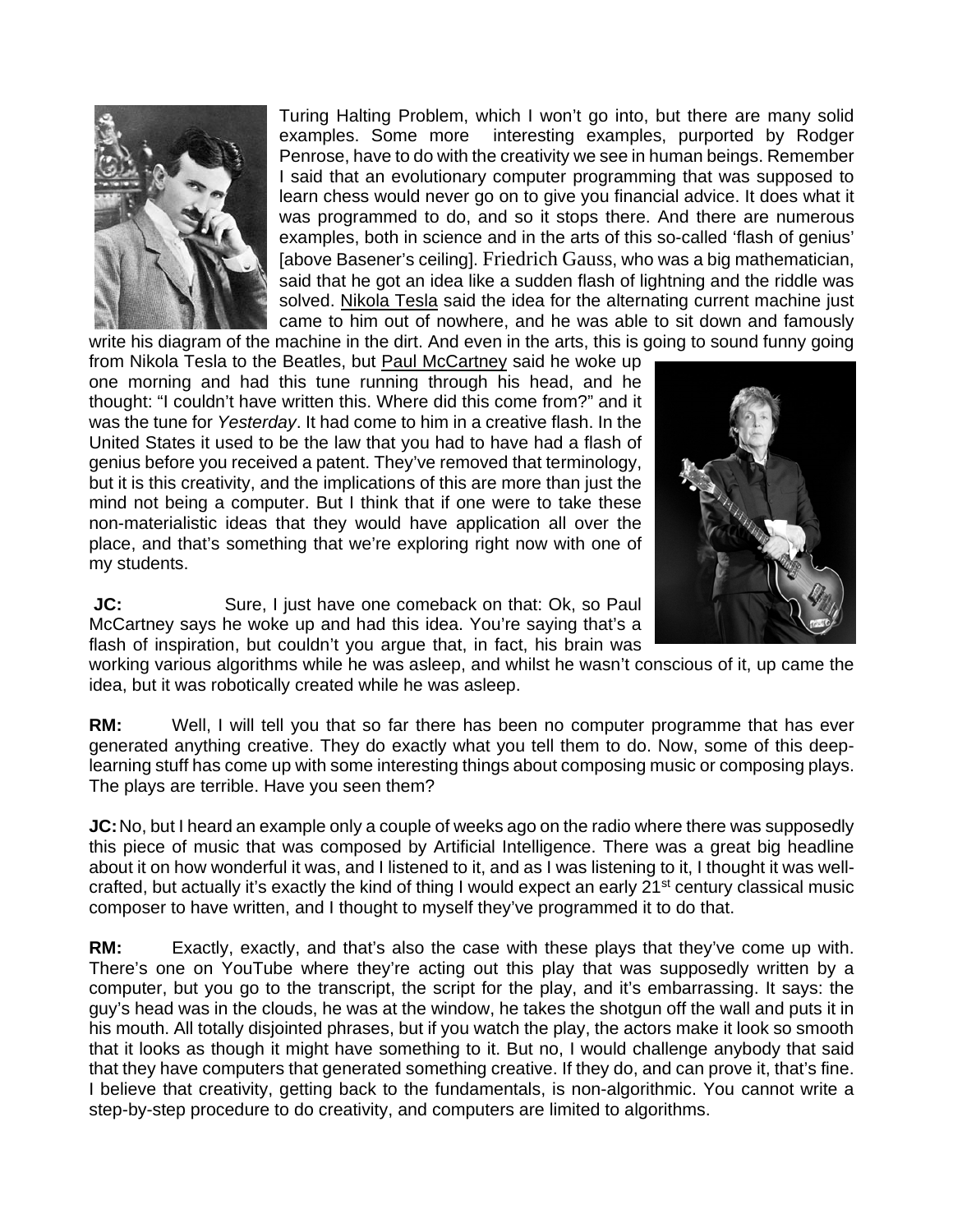**JC:** Right, so you're saying it's in principle impossible, not that the computing capability is just not that advanced yet?

**RM:** No, because, again, there's something called the Church-Turing Thesis which says that everything we can do on any of the computers we have today can be done on this original Turing machine done in the 1930s on the back of an envelope by Alan Turing. And so they're all equivalent, and so if Turing's machine couldn't do it, none of the computers we have today is going to do it. By making it faster or increasing the memory and so forth, we're going to get more interesting results, clearly, but we're still not going to get creativity.

**JC:** Fascinating indeed. But this does not necessarily mean that we should have no concerns about Artificial Intelligence, because, of course, at the end of the day it is still the case we can ask: "Well, who's in charge?" In Artificial Intelligence you have the human thing to worry about there, don't you?

**RM:** Well, you do, and I think that this is probably true of any new technology. For example, take Tesla and Edison. Edison tried to tell everybody that Tesla's AC [alternating current electricity] was terrible, so he ran around scaring people by electrocuting animals at state fairs. He even electrocuted an elephant with AC. [Tesla worked with Westinghouse.] Edison suggested to the Government that rather than calling the death penalty the electric chair (in France it was called the Guillotine after Dr. Guillotine who invented it), that it be called being "Westinghoused". So you wouldn't be electrocuted, you'd be "Westinghoused". So, there was fear about AC electricity and yet, you know, there are problems with AC electricity. But the advantages are really nice. With computers, we have the same sort of thing: we have loss of privacy; hacking problems; we've got malicious attacks, especially the few that we've heard about recently, but then there are the positives. My goodness, we have all the world's knowledge at our fingertips – it just blows my mind. So, anyway, it's like with any new technology, there's going to be good and bad, but the idea that a computer will be conscious, that it will understand people or understand things, is just not going to happen.

**JC:** Really, really interesting – mind-blowing stuff, mind-bending stuff, but it has been a wonderful interview. Thanks ever so much for joining me. It's not easy, not an easy subject, but I do think it's well worth engaging with, and I do recommend the book *Introduction to Evolutionary Informatics* by Marks, Dembski and Ewart, which is published by World Scientific, and is available, of course, from other booksellers, including Amazon. Please don't be put off by it, even if you're not all that keen on mathematical symbols and the like, because there are still ample discussions, as I said before, plenty of illustrations so that you get the flow of the argument, and it's even very entertaining in many ways with sections describing how to get the perfect pancake, which I was going to ask you about but it didn't happen in the conversation. Let me also recommend what I'm calling the companion book to this: William Dembski's *Being as Communion*, more philosophical, but very much drawing on the kind of research discussed today, also fascinating theologically and philosophically, and I will have links to that book as well in the show notes. So, two books there for your library, both recommended. Just before we close, Dr. Marks, if people would like to find out further information about this work beyond the book, is it the Centre for Evolutionary Informatics that people go to?

**RM:** Yes, The Centre of Evolutionary Informatics is non-profit which is used to support people doing research in the sort of the things we've been talking about now, but the place to go for information is evoinfo.org. My wife doesn't like it because she says it sounds like evil – evil info – but it isn't evil. Now, there, if you want to make a donation, there's a place to donate but I think,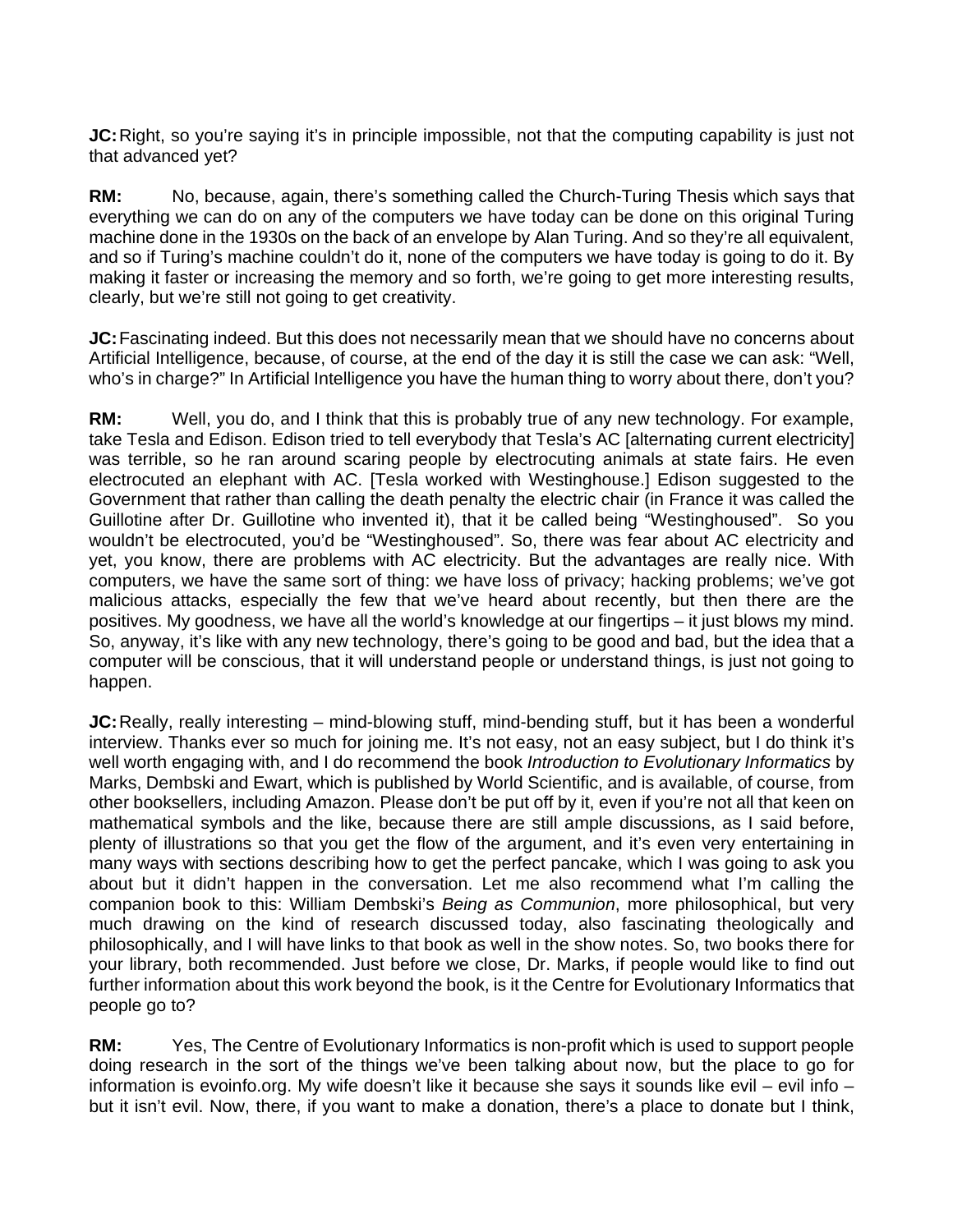more importantly, if you want to dig deep, if you're a true nerd and you want to go into the papers, all the papers are posted there, and you can download them and look at them in a pdf format. What we try to do in the book is to gather all these papers and present the in a fashion where the nonnerd can understand them. Hopefully, we've done that in *Introduction to Evolutionary Informatics*.

**JC:** Wonderful, and you have a FAQs there on that website, but if people do want to ask you any further questions, is that possible in any way?

**RM:** Oh yes, absolutely. Probably the easiest way to get to me is r.marks@ieee.org.

**JC:** And would you be happy for me to place that on the show notes.

**RM:** I'd be honoured, yes.

**JC:** Wonderful. Well, it's been wonderful to speak to you Dr. Marks, indeed a nerd of your calibre, an absolutely fantastic conversation. Thank you very much indeed for coming on the show.

**RM:** Ok, Julian, thank you very much. It was really an honour, and it was a lot of fun for me too.

**JC:** And that book, *Introduction to Evolutionary Informatics,* is available, as I say, from World Scientific Publishers, as well as Amazon of course, but If you go to worldscientific.com and search for the book there, you'll find three free pdfs of the preface, contents pages and Chapter 1, which has the introduction to the book, and the index at the back so you can get an idea of how the book reads. And, as I mentioned in the conversation, you can find out more about William Dembski's book *Being as Communion* by visiting, funnily enough, beingascommunion.com where there's an 'about' page on the book and a series of helpful videos in which Dr. Dembski explains some of the themes of the book, and, actually, just to give you a flavour of that, here he is introducing the thesis of that book.

**Dr. William Dembski** The thesis of my book *Being as Communion* is that the fundamental stuff of the world is information, that things are real because they exchange information, one with another. The subtitle is *A Metaphysics of Information*, and so what I'm trying to do in this book is develop the idea that information is the primary stuff of the world, and I think this really comes smack into the materialistic worldview which is what people face largely these days which is that matter is the fundamental stuff of the world, and that everything needs to be built out of matter. Now, this proposal that information is the fundamental stuff has been out there, I mean people have explored that, and some people have run with it and continue to think there's something there, but developing this in a way that's cogent, that makes sense, I think that's the challenge.

**JC:** And to hear the rest of that, you'll have to navigate over to beingascommunion.com

Photo Credits

- Ben Stein photo: https://upload.wikimedia.org/wikipedia/en/1/10/Expelled\_logo.jpg
- Bob's Wife Monika & the Stupid horse with granddaughter Melodie The Terminator:
- https://en.wikipedia.org/wiki/The\_Terminator#/media/File:Terminator1984movieposter.jpg
- The Pasteur Poster courtesy of http://christiancalculus.com/index-.html#Pasteur
- The Imitation Game: